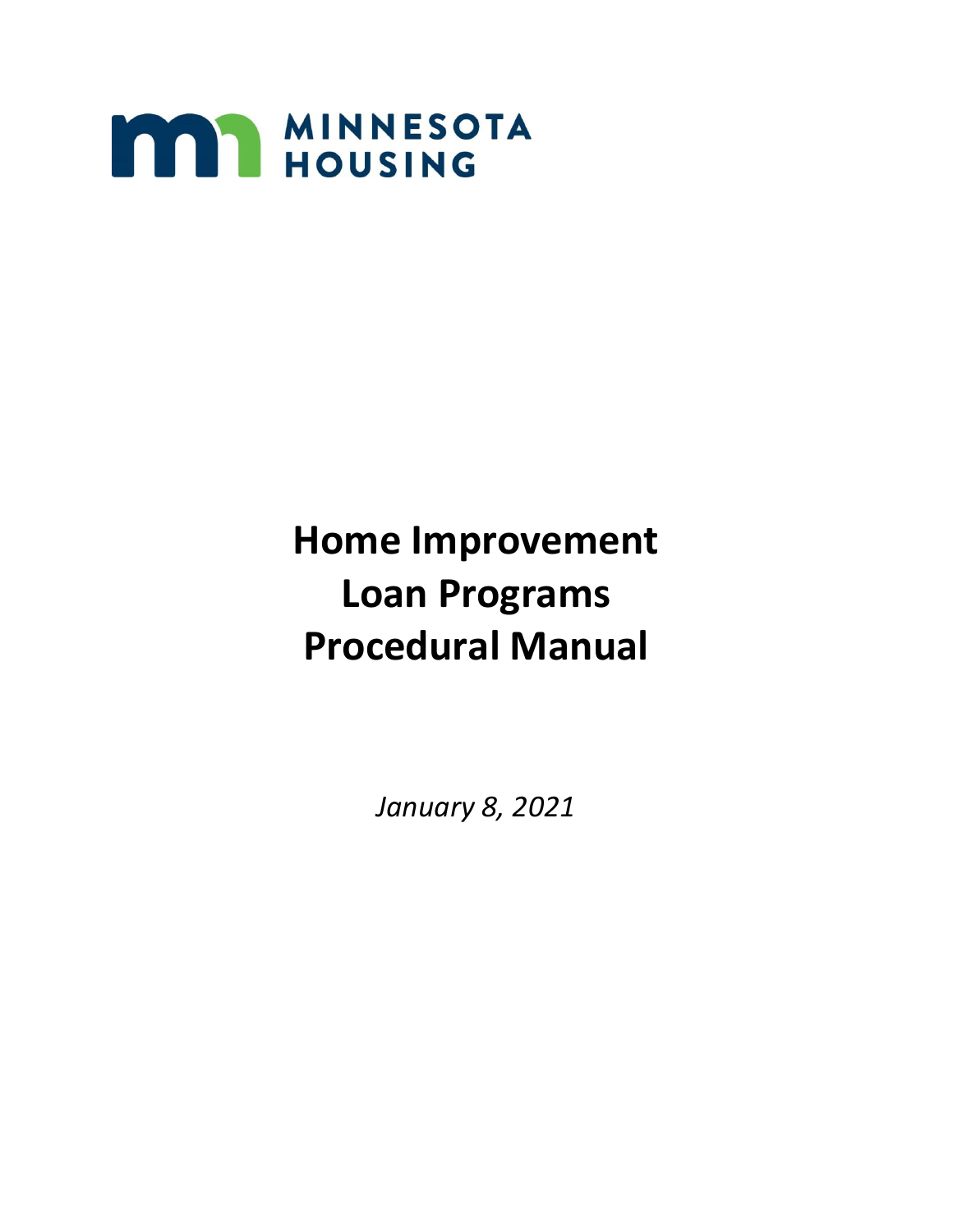

The Minnesota Housing Finance Agency does not discriminate on the basis of race, color, creed, national origin, sex, religion, marital status, status with regard to public assistance, disability, familial status, gender identity, or sexual orientation in the provision of services.

An equal opportunity employer.

This information will be made available in alterative format upon request.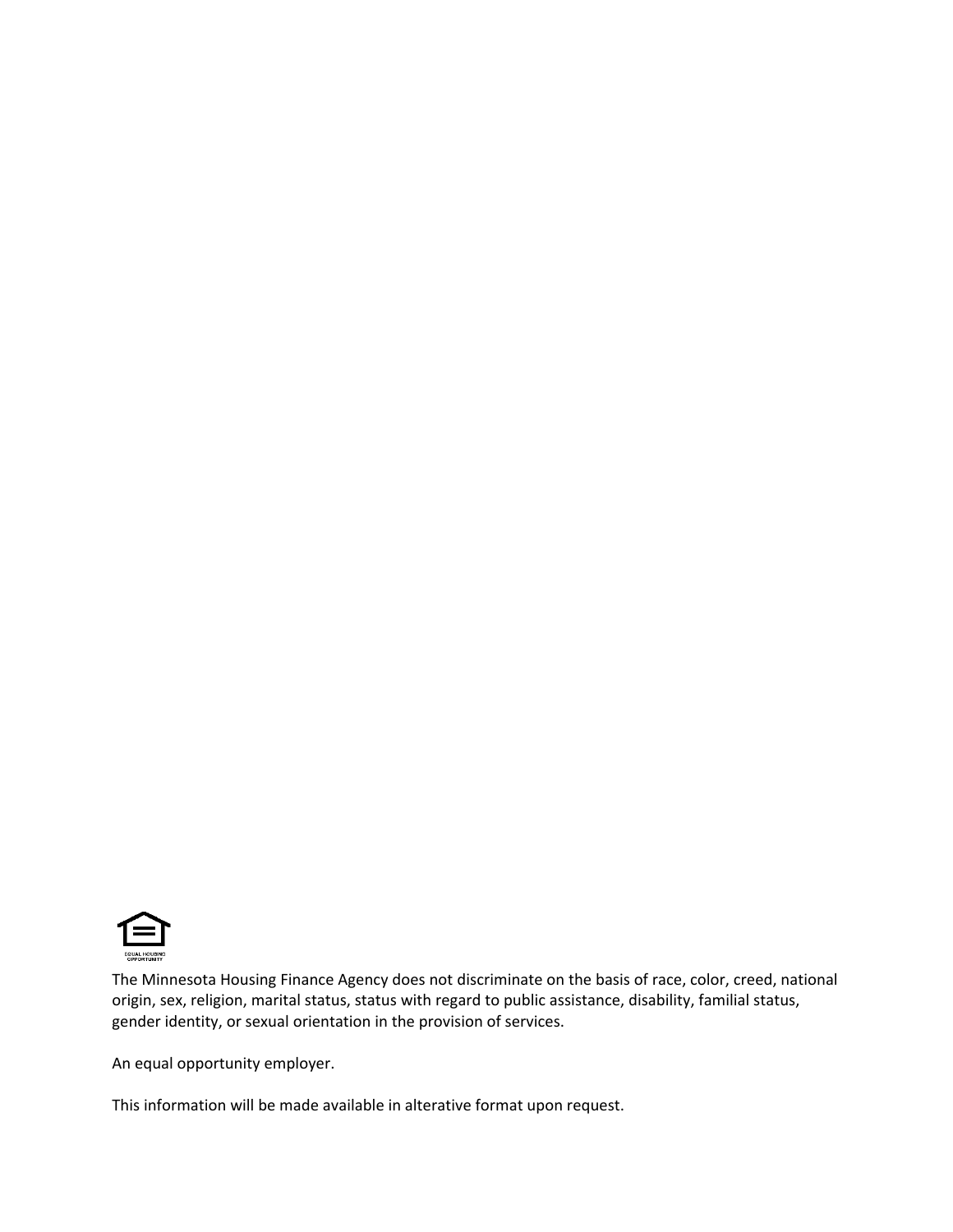# **Table of Contents**

<span id="page-2-0"></span>

|      | Chapter 1 - Partner Responsibilities and Warranties 6                             |  |
|------|-----------------------------------------------------------------------------------|--|
| 1.01 |                                                                                   |  |
| 1.02 | Disclosure and Use of Social Security Number/Minnesota Tax Identification Number6 |  |
| 1.03 |                                                                                   |  |
| 1.04 |                                                                                   |  |
| 1.05 |                                                                                   |  |
| 1.06 |                                                                                   |  |
| 1.07 |                                                                                   |  |
| 1.08 |                                                                                   |  |
| 1.09 |                                                                                   |  |
| 1.10 |                                                                                   |  |
|      |                                                                                   |  |
|      |                                                                                   |  |
| 3.01 |                                                                                   |  |
| 3.02 |                                                                                   |  |
| 3.03 |                                                                                   |  |
| 3.04 |                                                                                   |  |
| 3.05 |                                                                                   |  |
| 3.06 |                                                                                   |  |
| 3.07 |                                                                                   |  |
| 3.08 |                                                                                   |  |
| 3.09 |                                                                                   |  |
| 3.10 |                                                                                   |  |
|      |                                                                                   |  |
| 4.01 |                                                                                   |  |
| 4.02 |                                                                                   |  |
| 4.03 |                                                                                   |  |
| 4.04 |                                                                                   |  |
| 4.05 |                                                                                   |  |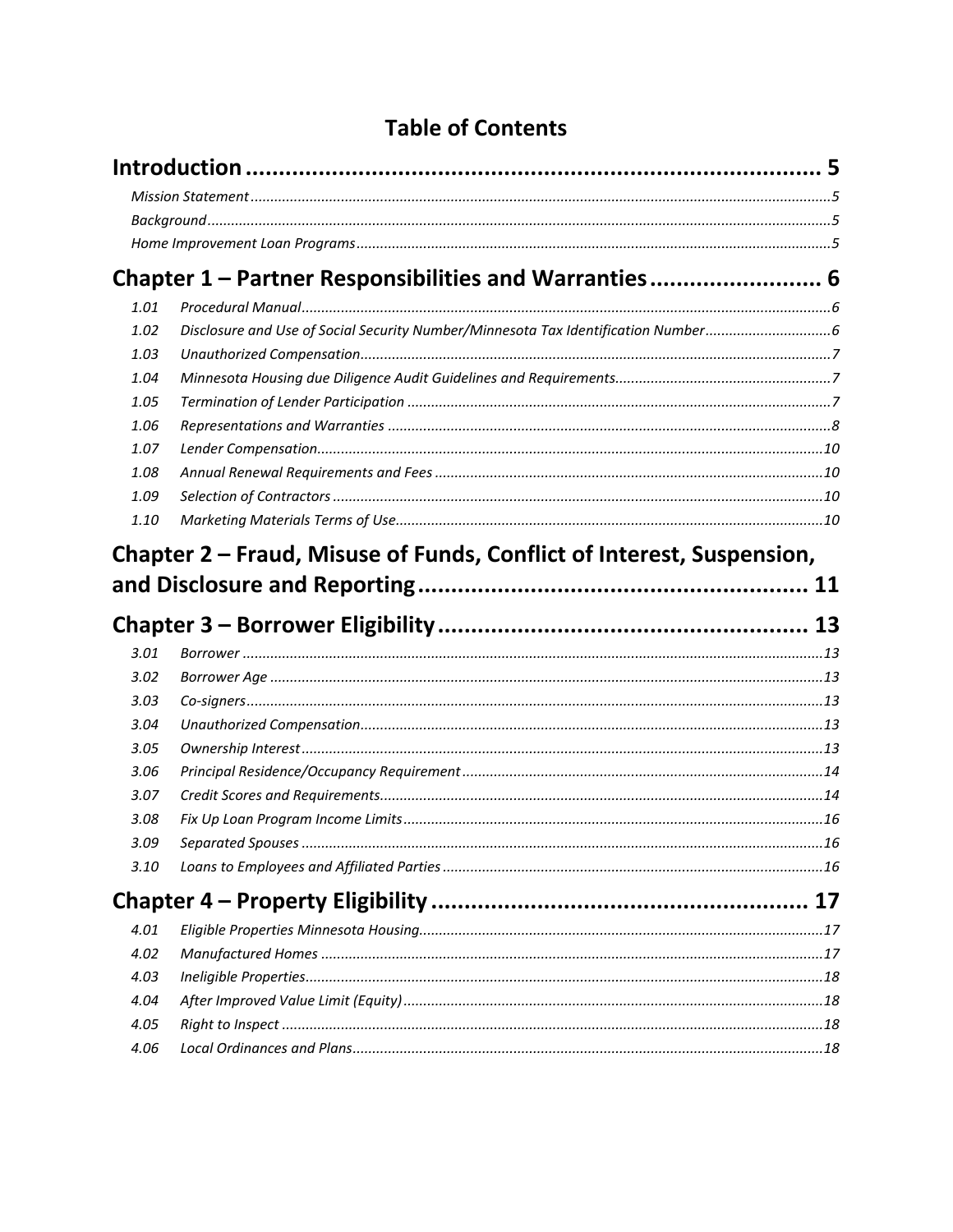| 5.01 |                                                                                    |    |
|------|------------------------------------------------------------------------------------|----|
| 5.02 |                                                                                    |    |
| 5.03 |                                                                                    |    |
| 5.04 |                                                                                    |    |
| 5.05 |                                                                                    |    |
| 5.06 |                                                                                    |    |
| 5.07 |                                                                                    |    |
| 5.08 | Interest Rate/Payment Requirements General Interest Rate and Payment Information23 |    |
| 5.09 |                                                                                    |    |
| 5.10 |                                                                                    |    |
| 5.11 |                                                                                    |    |
| 5.12 |                                                                                    |    |
| 5.13 |                                                                                    |    |
| 5.14 |                                                                                    |    |
|      | Chapter 6 – Special Assistance Program Requirements 26                             |    |
| 6.01 |                                                                                    |    |
| 6.02 |                                                                                    |    |
|      |                                                                                    |    |
|      |                                                                                    |    |
| 8.01 |                                                                                    |    |
| 8.02 |                                                                                    |    |
| 8.03 |                                                                                    |    |
| 8.04 |                                                                                    |    |
|      |                                                                                    |    |
| 9.01 |                                                                                    |    |
| 9.02 |                                                                                    |    |
| 9.03 |                                                                                    |    |
| 9.04 |                                                                                    |    |
|      |                                                                                    |    |
|      |                                                                                    |    |
|      |                                                                                    | 34 |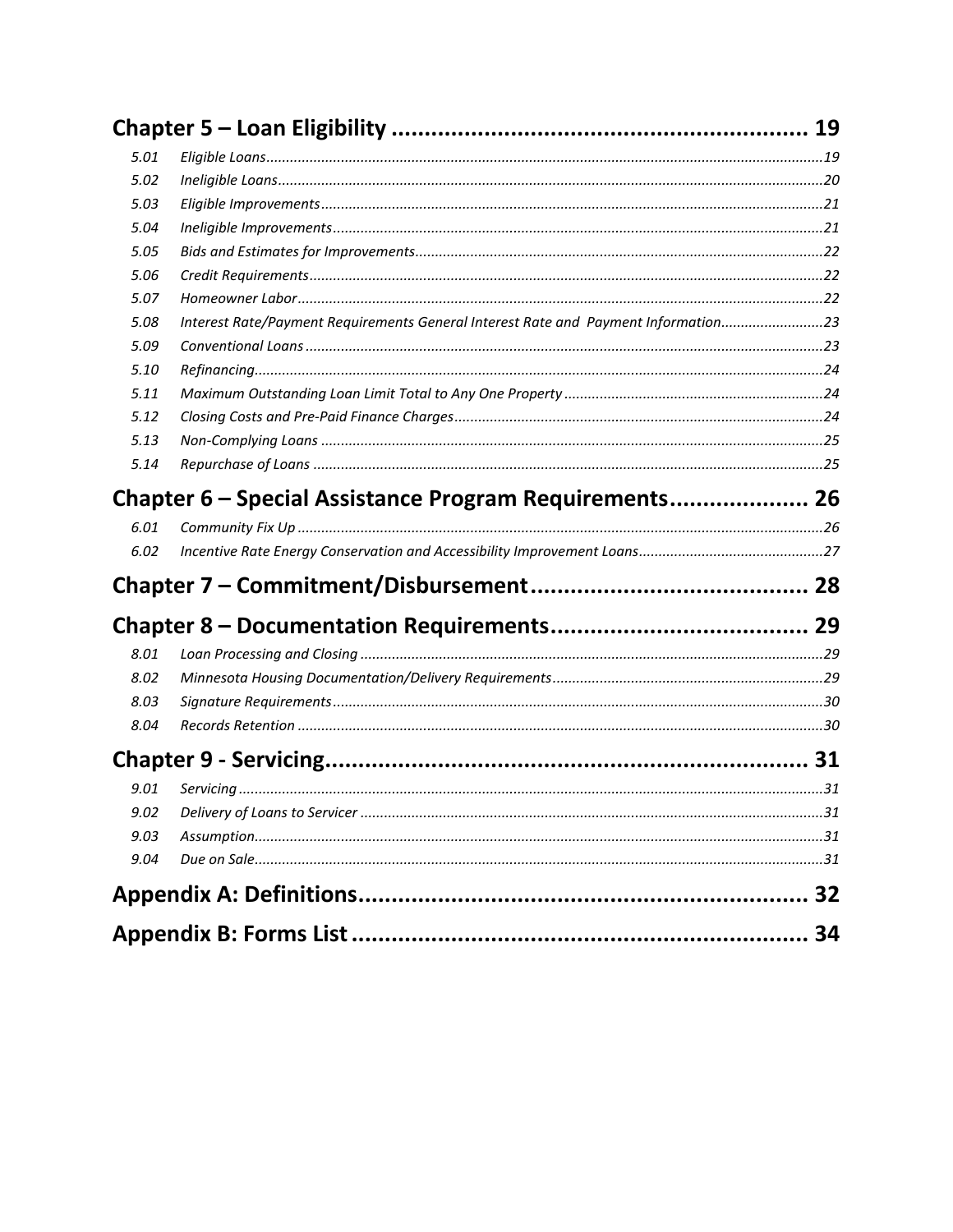# <span id="page-4-0"></span>**Introduction**

#### <span id="page-4-1"></span>**Mission Statement**

Housing is the foundation for success, so we collaborate with individuals, communities and partners to create, preserve and finance affordable housing.

#### <span id="page-4-2"></span>**Background**

Minnesota Housing was created in 1971 by the Minnesota Legislature.

Minnesota Housing offers programs that address Minnesota's housing needs by providing financial and related technical assistance opportunities so that all Minnesotans have decent, safe, affordable housing and stronger communities.

Minnesota Housing established the Fix Up and the Community Fix Up loan programs to encourage and support the preservation of existing housing.

#### <span id="page-4-3"></span>**Home Improvement Loan Programs**

#### **Fix Up Loan**

Affordable interest rate home improvement loans to Borrowers throughout Minnesota.

#### **Community Fix Up Loan**

Affordable interest rate home improvement loans that are available throughout Minnesota under special initiatives with specific participating Lenders.

- The discount loan initiative allows Lenders to establish their own interest rates by buying down the standard Community Fix Up loan rate using leveraged funds.
- The value-added services initiative allows Lenders to provide or partner with non-profit or governmental organizations for value-added services to address community needs.

#### **Incentive Rate Energy Conservation and Accessibility Improvement Loans**

Reduced interest rate home improvement loans that must be used exclusively for energy conservation and Accessibility Improvements.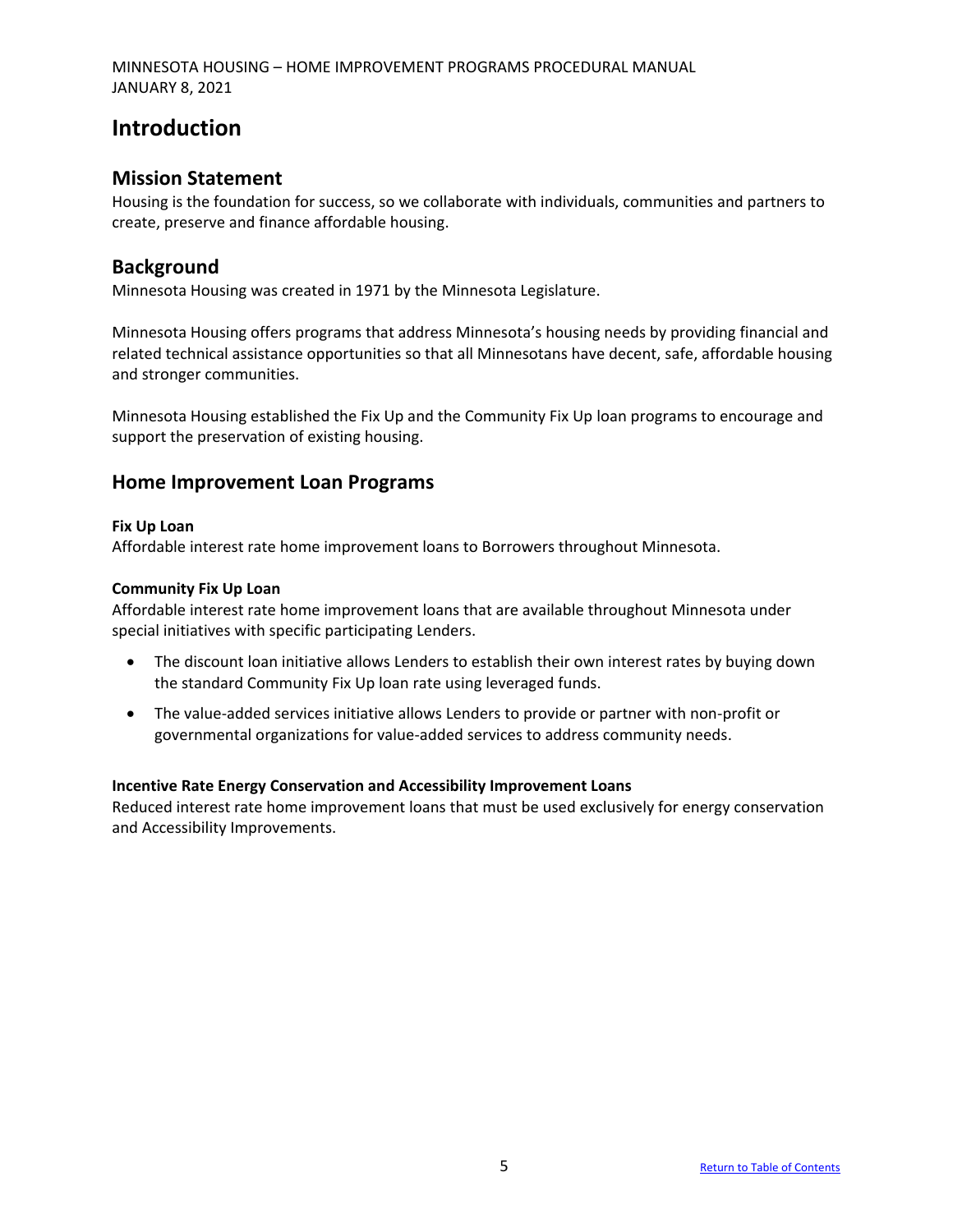# <span id="page-5-0"></span>**Chapter 1 – Partner Responsibilities and Warranties**

## <span id="page-5-1"></span>**1.01 Procedural Manual**

This Procedural Manual, including subsequent changes and additions, is a supplement to the Participation Agreement for Minnesota Housing Programs executed between the Lender and Minnesota Housing. The Participation Agreement is incorporated into this Procedural Manual by reference.

Minnesota Housing reserves the right to:

- Change the program interest rate at any time under its sole discretion;
- Alter or waive any of the requirements;
- Impose other and additional requirements; and
- Rescind or amend any or all materials effective as of the date of issue unless otherwise stated.

Minnesota Housing is under no obligation to purchase any loan or retain ownership of a loan that does not comply fully with this Procedural Manual. Minnesota Housing grants waivers, alterations or revisions at its sole discretion.

# <span id="page-5-2"></span>**1.02 Disclosure and Use of Social Security Number/Minnesota Tax Identification Number**

The Minnesota Revenue Recapture Act of 1980 (Minnesota Statutes Chapter 270A) allows the disclosure of the Borrower's Social Security Number to the Minnesota Department of Revenue. This could result in the application of state tax refunds to the payment of any delinquent indebtedness of the Borrower to Minnesota Housing.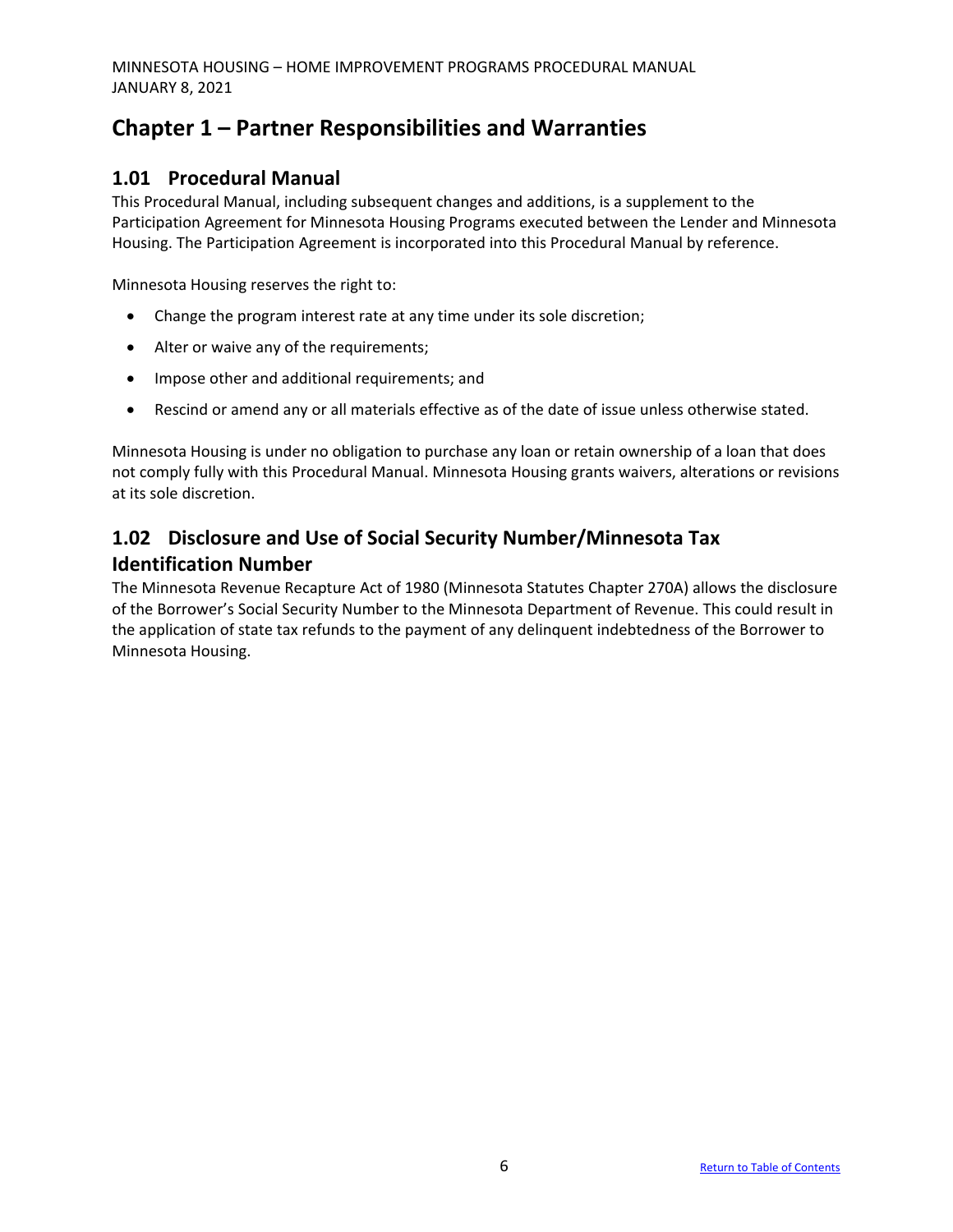### <span id="page-6-0"></span>**1.03 Unauthorized Compensation**

The Lender may receive fees approved in this Procedural Manual. However, the Lender may not receive or demand from the builder, remodeler, contractor, supplier, or Borrower:

- Kickbacks, rebates or discounts; or
- Commissions; or
- Other compensation.

#### <span id="page-6-1"></span>**1.04 Minnesota Housing due Diligence Audit Guidelines and Requirements**

The Lender is required to keep on file a complete copy of documents for each loan purchased by Minnesota Housing. A loan file may be requested to be made available to Minnesota Housing at the Lender's Minnesota office during regular business hours or a copy forwarded to Minnesota Housing for review. Loan audits will include, but are not limited to, the following:

- A minimum of 10% of all loans purchased;
- All loans which go into early payment default (90 days or more past due) in the first 12 months; and
- Loans originated by the Lender with higher-than-average delinquency rates.

Audited loans are reviewed for:

- Minnesota Housing program/policy compliance;
- Compliance with credit/property underwriting requirements;
- Fraud or misrepresentation on the part of any party involved in the transaction; and
- Trends or other indicators that may have an impact on the financial viability of the loan portfolio in part or in whole.

### <span id="page-6-2"></span>**1.05 Termination of Lender Participation**

Minnesota Housing may terminate the participation of any Lender under this Procedural Manual at any time and may preclude the Lender's future eligibility for reasons including, but not limited to, nonconformance with:

- This Procedural Manual;
- The Participation Agreement; and
- Applicable state and federal laws, rules and regulations.

Upon termination of a Lender's contract, Minnesota Housing will:

- Continue to purchase eligible loans until the lock expiration date; and
- Not refund participation fees to the Lender.

Minnesota Housing may, at its option, impose other remedies short of contract cancellation for Lender nonperformance.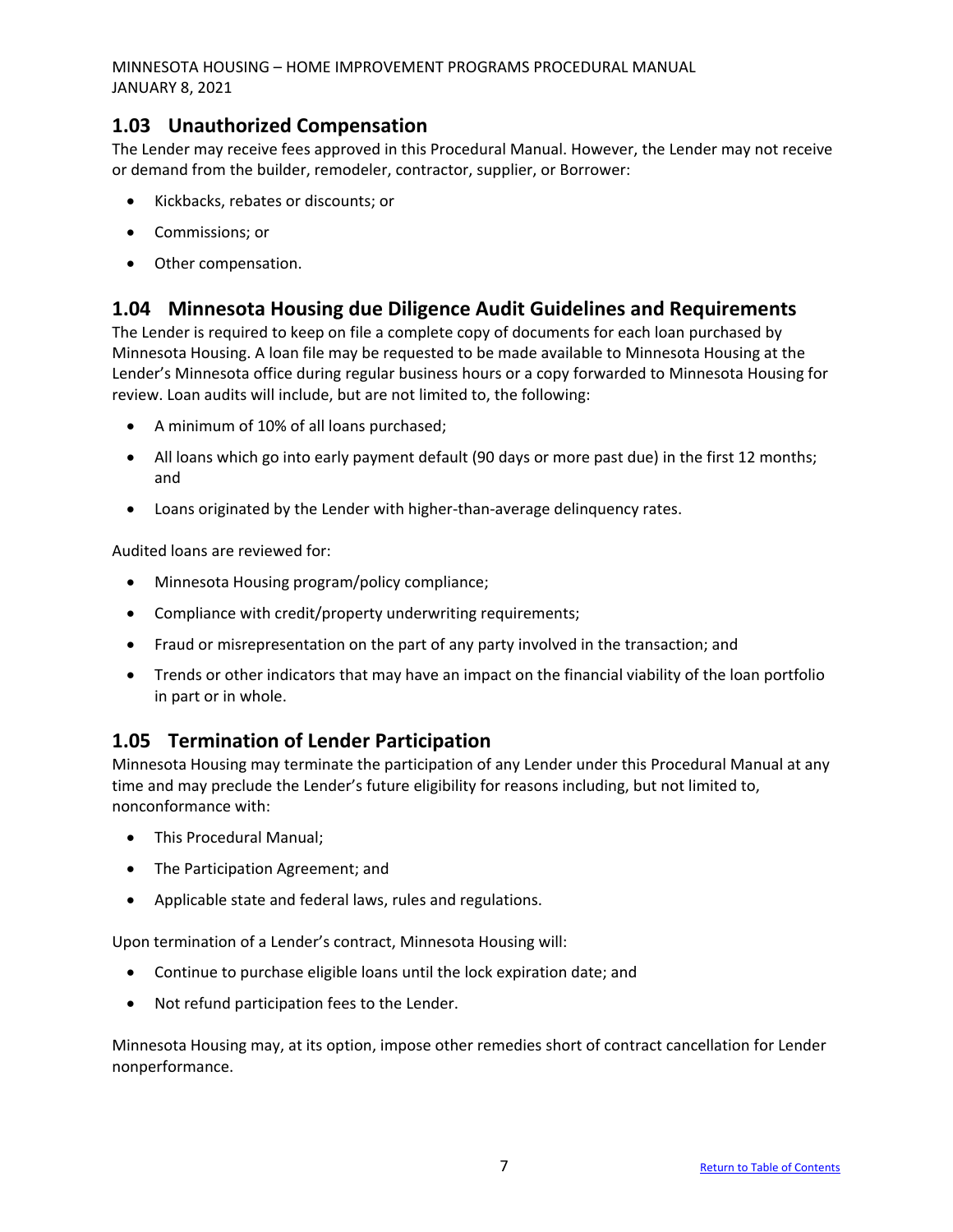The Lender may request reinstatement into Minnesota Housing programs. The decision whether or not to reinstate a Lender is at Minnesota Housing's sole discretion.

#### <span id="page-7-0"></span>**1.06 Representations and Warranties**

The Lender agrees to comply with all applicable federal, state, and local laws, ordinances, regulations and orders including, but not limited to, the following (and any applicable rules, regulations and orders there under):

- Minnesota Statute §47.20;
- Minnesota Statute §58.04;
- Minnesota Statute §325G.15 and §325G.16;
- Minnesota Statute §334.01;
- Title VI of the Civil Rights Act of 1964;
- Title VII of the Civil Rights Act of 1968, as amended by the Housing and Community Development Act of 1974;
- Section 527 of the National Housing Act;
- The Equal Credit Opportunity Act;
- The Fair Credit Reporting Act;
- Executive Order 11063, Equal Opportunity in Housing, issued by the President of the United States on 11/20/62;
- Federal Fair Housing Act (Title VIII of the Civil Rights Act of 1968);
- Federal Trade Commission Trade Regulation Rule Concerning Preservation of Consumers' Claims and Defenses (Holder Rule), 16 CFR §433;
- Minnesota Human Rights Act (Minnesota Statutes Chapter 363A);
- Minnesota S.A.F.E. Mortgage Licensing Act of 2010 Minnesota Statutes Chapters 58 and 58A;
- Data Privacy Minnesota Statutes Chapter 13 and Minnesota Statutes Section 462A.065;
- Americans with Disabilities Act, 42 U.S.C.A. Section 12101;
- Fair and Accurate Credit Transactions Act;
- National Flood Insurance Act;
- Truth in Lending Act (Regulation Z);
- Home Mortgage Disclosure Act;
- Anti-Predatory Lending Act;
- Uniform Electronic Transactions Act (UETA), Minn. Stat. Ch. 325L;
- USA Patriot Act;
- Bank Secrecy Act;
- Anti-Money Laundering and Office of Foreign Assets Control Policy;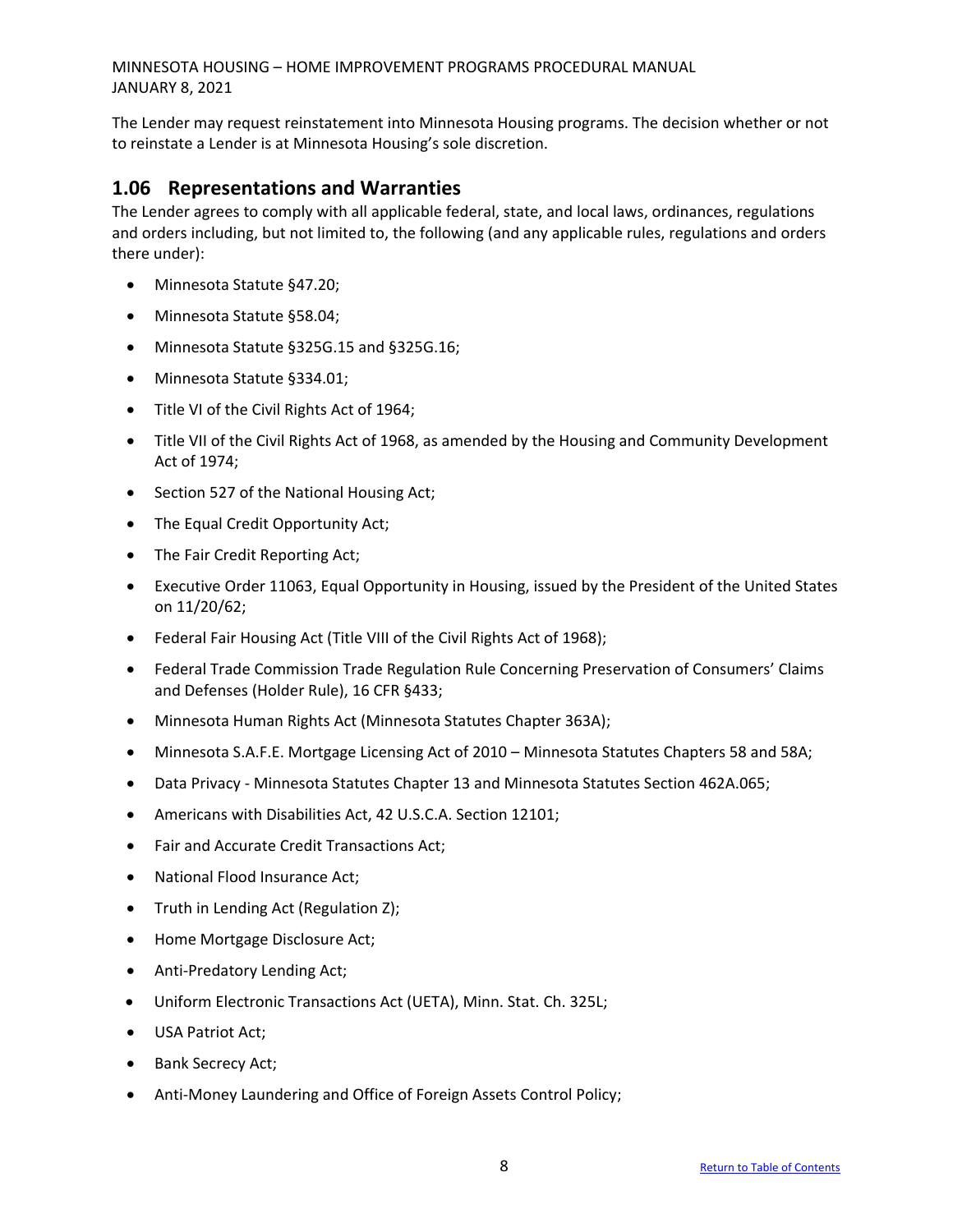- Real Estate Settlement and Procedures Act of 1974; and
- TILA/RESPA Integrated Disclosure Rule (TRID).

In addition to the above warranties and representations, the Lender also warrants and represents the following are true and correct at the time of loan delivery to Minnesota Housing:

- The Lender is the sole owner and holder of the loan with the right to assign it to Minnesota Housing;
- The Lender assigns the loan free and clear of all encumbrances;
- The Lender has directly or indirectly collected from the Borrower, or any other person, only those fees or charges specifically permitted in this Procedural Manual;
- There are no defaults in complying with the terms of the loan;
- The Lender has no knowledge of any circumstances or conditions with respect to the loan, the property to be improved, or the Borrower's credit standing that could make the loan an unacceptable investment or cause the loan to become delinquent;
- The loan meets all applicable state and federal laws pertaining to usury and the loan is not usurious;
- The Lender has disbursed the loan proceeds to the Borrower by cash, check, money order, or crediting of a Borrower's account in a way that the Borrower will have complete access to and control of the funds at all times;
- The Lender has not advanced funds, nor induced or solicited any advance of funds by another, directly or indirectly for payment of any amount required by the loan;
- The Lender has delivered and assigned a Direct Loan and has complied with all state and federal regulations to make sure the loan is not a Dealer Loan;
- The Lender will maintain adequate capital and trained personnel for participation in the Fix Up Loan Program;
- The relevant requirements of any state or federal laws with respect to consumer credit, plain language consumer contracts, and truth-in-lending are satisfied;
- Any loan transaction subject to the right of rescission which has not been effectively waived, has been delivered after the rescission period has expired and the loan has not been rescinded;
- The Lender has no knowledge that any improvement covered by the loan is in violation of any zoning law or regulation; and

The Lender also agrees that the person who confirms on the Minnesota Housing Loan Commitment System the Lender Representations and Warranties on behalf of the Lender is fully conversant with Minnesota Housing program requirements and has the authority to legally bind the Lender; and the Lender has complied with all terms, conditions, and requirements of the Participation Agreement and this Procedural Manual unless those terms, conditions, and requirements are specifically waived in writing by Minnesota Housing.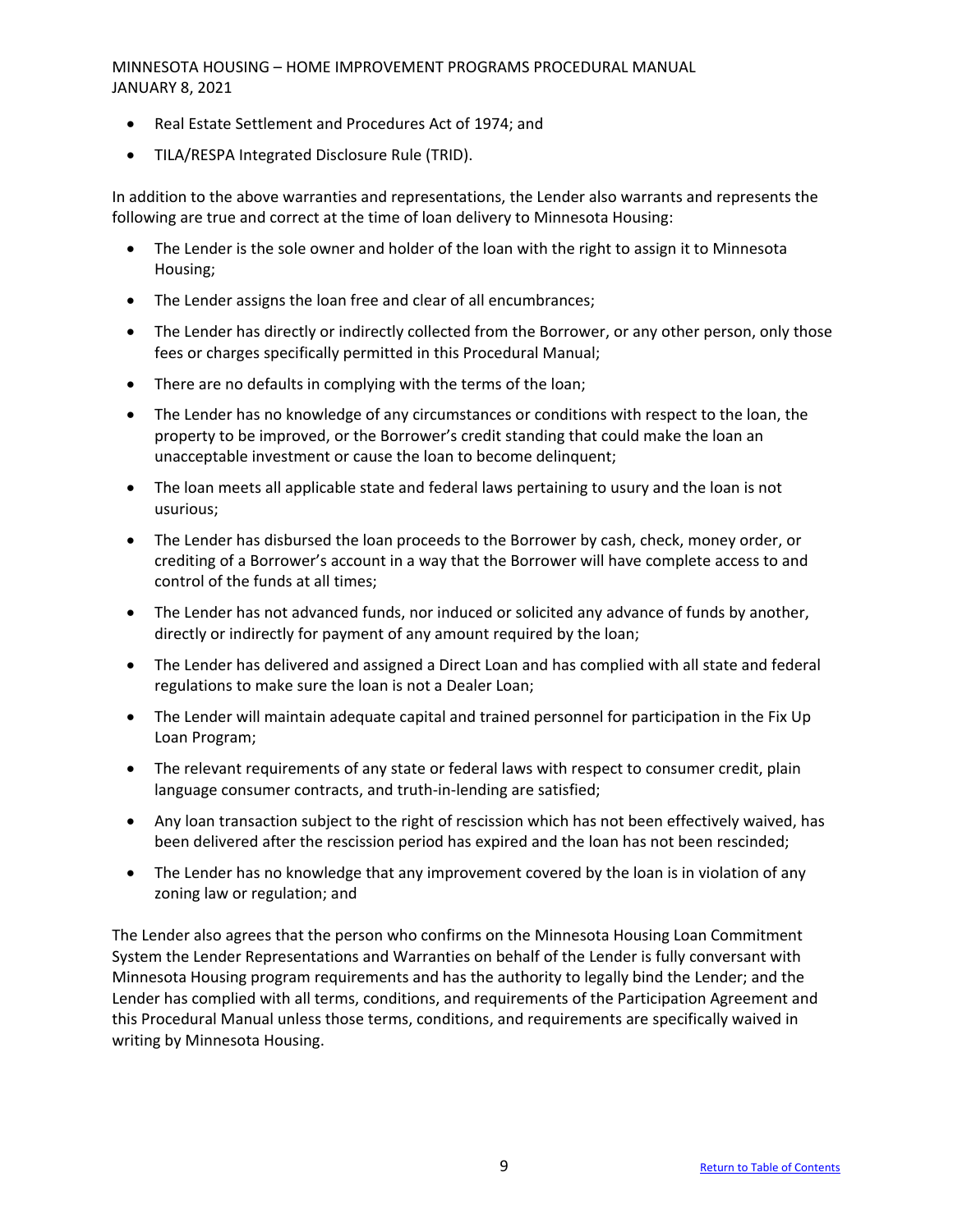# <span id="page-9-0"></span>**1.07 Lender Compensation**

#### **Secured Loans**

The Lender is compensated for each secured Fix Up loan or Community Fix Up loan purchased by Minnesota Housing as follows:

- A Processing fee of \$500 for each Fix Up loan; or
- A Processing fee of \$500 for each Community Fix Up loan; and
- The Lender may charge, and the Borrower may finance, an origination fee of not more than 1% of the principal balance of the loan, the actual cost of the title search and flood certification, and the actual cost of document preparation not to exceed \$75.
- The Lender may charge, and the Borrower may finance, the actual cost of a broker's purchase price opinion based on a Competitive Market Analysis (CMA), not to exceed \$150.
- The actual cost of the credit report, recording fees and mortgage registration tax fees must be paid from the Borrower's own funds and may not be financed in the loan amount.

#### **Unsecured Loans**

- The Lender is compensated \$350 for each unsecured Fix Up loan purchased by Minnesota Housing.<sup>1</sup>
- The Lender may charge, and the Borrower may finance, the actual cost of document preparation not to exceed \$75.
- The actual cost of the credit report must be paid from the Borrower's own funds and may not be financed in the loan amount.
- There are no origination fees, title search, flood certification, recording or mortgage registration tax fees for unsecured loans.

### <span id="page-9-1"></span>**1.08 Annual Renewal Requirements and Fees**

- The Lender must pay an annual renewal fee to Minnesota Housing in the amount of \$250;
- Minnesota Housing may adjust the annual renewal fees at any time at its discretion; and
- The Lender must meet the minimum loan volume requirements as specified by Minnesota Housing.

# <span id="page-9-2"></span>**1.09 Selection of Contractors**

The Lender must permit the Borrower to choose the contractor(s).

### <span id="page-9-3"></span>**1.10 Marketing Materials Terms of Use**

Lenders must follow Minnesota Housing's [Terms of Use](http://www.mnhousing.gov/get/MHFA_010324) for marketing materials and the Participation Agreement requirements for marketing and use of Minnesota Housing's name or logo.

 $1$  Community Fix Up loans must be secured by a lien in favor of Minnesota Housing.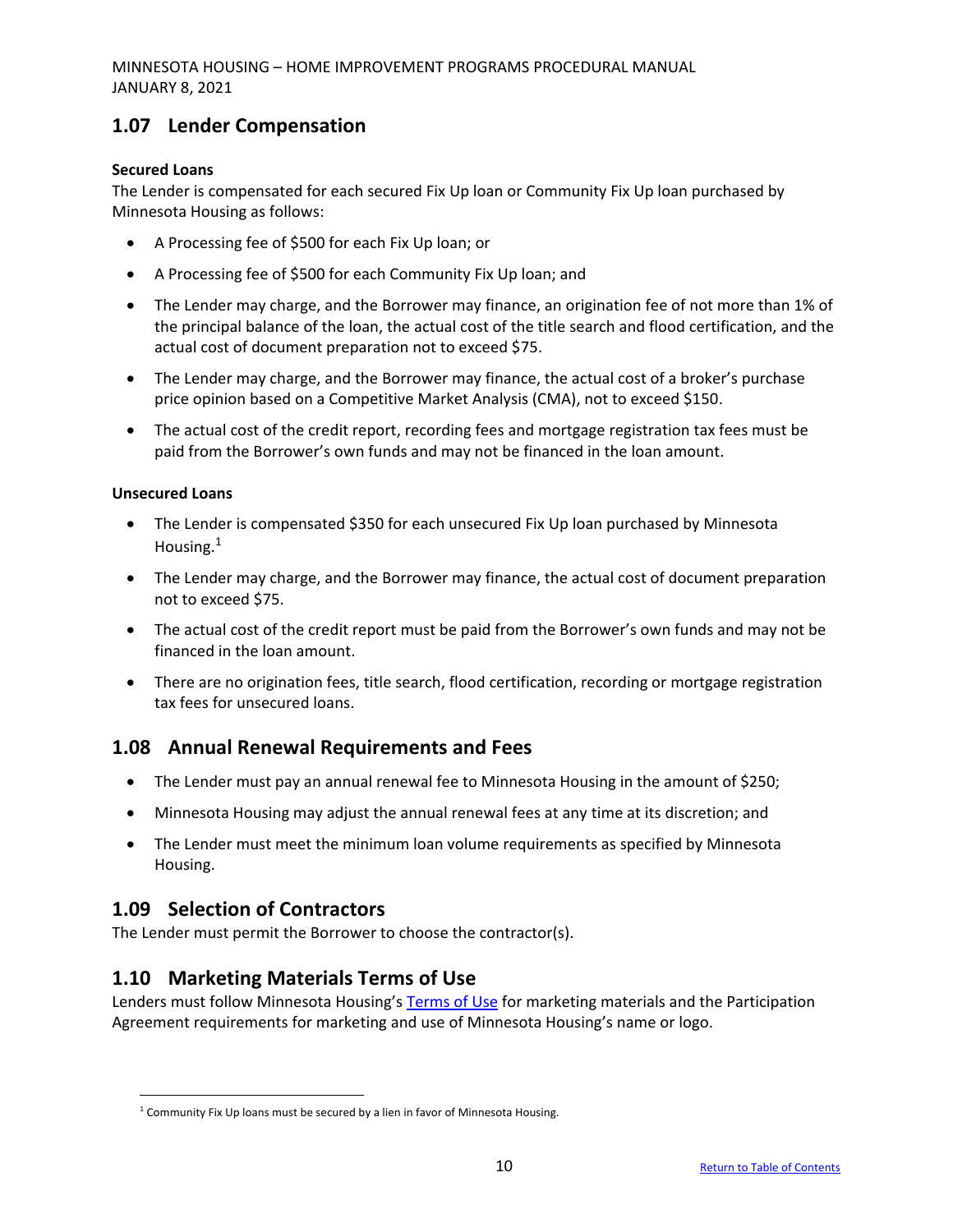# <span id="page-10-0"></span>**Chapter 2 – Fraud, Misuse of Funds, Conflict of Interest, Suspension, and Disclosure and Reporting**

# **2.01 Fraud**

Fraud is any intentionally deceptive action made for personal gain or to damage another.

Any person or entity (including its employees and affiliates) that enters into an agreement with Minnesota Housing and witnesses, discovers evidence of, receives a report from another source, or has other reasonable basis to suspect that fraud or embezzlement has occurred must immediately make a report through one of the ways described in section 2.05.

# **2.02 Misuse of Funds**

A loan or grant agreement is a legal contract. The borrower or grantee promises to use the funds to engage in certain activities or procure certain goods or services while Minnesota Housing agrees to provide funds to the borrower or grantee to pay for those activities, goods or services. Regardless of the Minnesota Housing program or funding source, the borrower or grantee must use Minnesota Housing funds as agreed and the borrower or grantee must maintain appropriate documentation to prove that funds were used for the intended purpose(s).

A misuse of funds shall be deemed to have occurred when: (1) Minnesota Housing funds are not used as agreed by a borrower or grantee; or (2) A borrower or grantee cannot provide adequate documentation to establish that Minnesota Housing funds were used in accordance with the terms and conditions of the loan or grant agreement.

Any borrower or grantee (including its employees and affiliates) of Minnesota Housing funds that discovers evidence, receives a report from another source, or has other reasonable basis to suspect that a misuse of funds has occurred must immediately make a report through one of the ways described in section 2.05.

# **2.03 Conflict of Interest**

A conflict of interest, actual, potential, or perceived, occurs when a person has an actual or apparent duty or loyalty to more than one organization and the competing duties or loyalties may result in actions which are adverse to one or both parties. A potential or perceived conflict of interest exists even if no unethical, improper or illegal act results from it.

An individual conflict of interest is any situation in which one's judgment, actions or non-action could be interpreted to be influenced by something that would benefit them directly or through indirect gain to a friend, relative, acquaintance or business or organization with which they are involved.

Organizational conflicts of interest occur when:

- A contracting party is unable or potentially unable to render impartial assistance or advice to Minnesota Housing due to competing duties or loyalties
- A contracting party's objectivity in carrying out their responsibilities might be otherwise impaired due to competing duties or loyalties
- A contracting party has an unfair competitive advantage through being furnished unauthorized proprietary information or source selection information that is not available to all competitors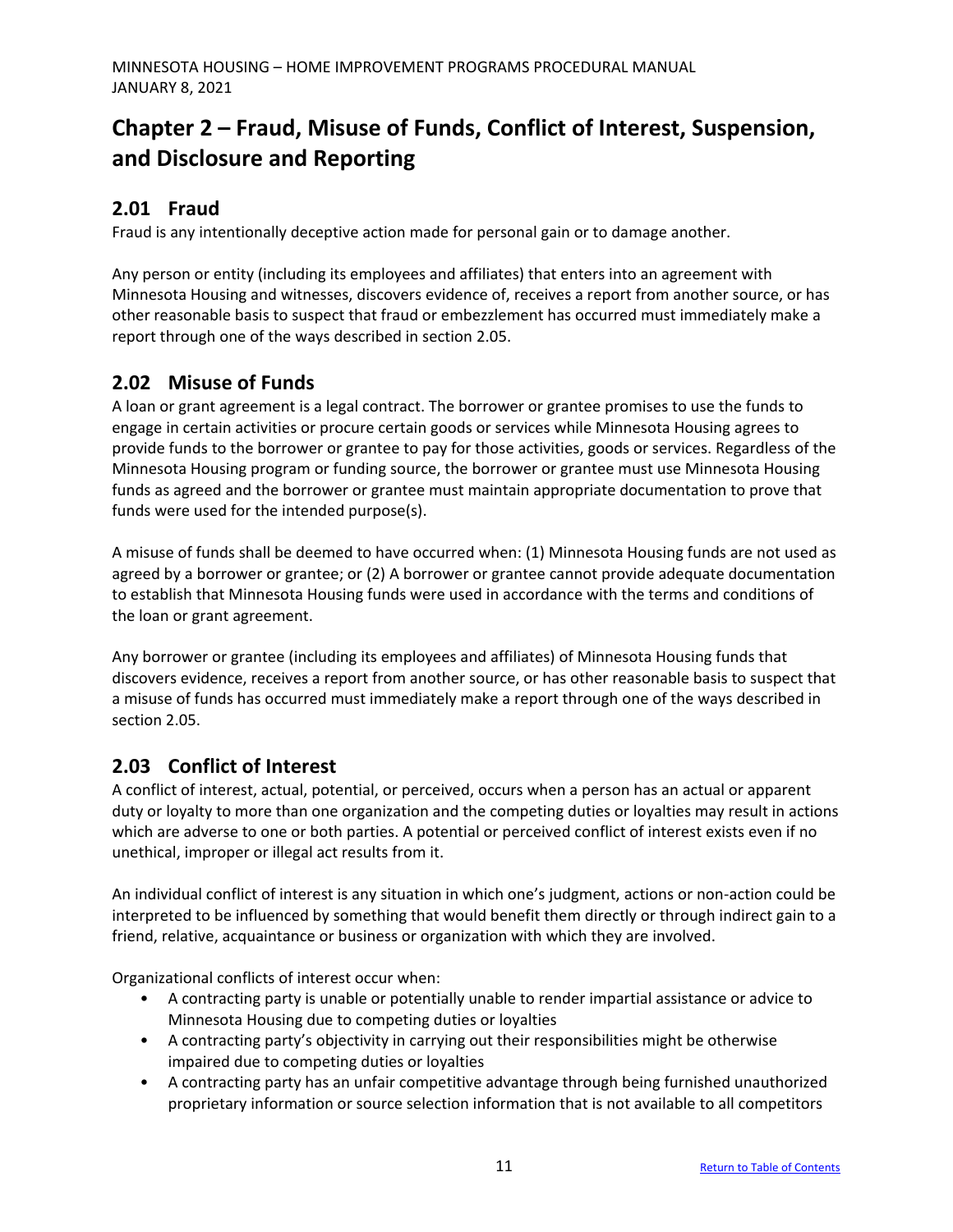Once made aware of a conflict of interest, Minnesota Housing will make a determination before disbursing any further funds or processing an award. Determinations could include:

- Revising the contracting party's responsibilities to mitigate the conflict
- Allowing the contracting party to create firewalls that mitigate the conflict
- Asking the contracting party to submit an organizational conflict of interest mitigation plan
- Terminating the contracting party's participation

Any person or entity (including its employees and affiliates) that enters into an agreement with Minnesota Housing must avoid and immediately disclose to Minnesota Housing any and all actual, perceived, or potential conflicts of interest through one of the ways described in section 2.05.

A contracting party should review its contract agreement and Request for Proposals (RFP) material, if applicable, for further requirements.

### **2.04 Suspension**

By entering into any agreement with Minnesota Housing, a contracting party represents that the contracting party (including its employees or affiliates that will have direct control over the subject of the agreement) has not been suspended from doing business with Minnesota Housing. Please refer to Minnesota Housing's website for a list of [suspended individuals and organizations.](http://www.mnhousing.gov/sites/np/suspensions)

### **2.05 Disclosure and Reporting**

Minnesota Housing promotes a "speak-up, see something, say something" culture whereby internal staff, external business partners (e.g., grantees, borrowers) and the general public are encouraged to report instances of fraud, misuse of funds, conflicts of interest, or other concerns without fear of retaliation. You may report wrongdoing or other concerns by contacting:

- Minnesota Housing's Chief Risk Officer
- Any member of Minnesota Housing's [Servant Leadership Team](http://www.mnhousing.gov/sites/np/leadership)
- [EthicsPoint,](https://secure.ethicspoint.com/domain/media/en/gui/30639/index.html) the Minnesota Housing hotline reporting service vendor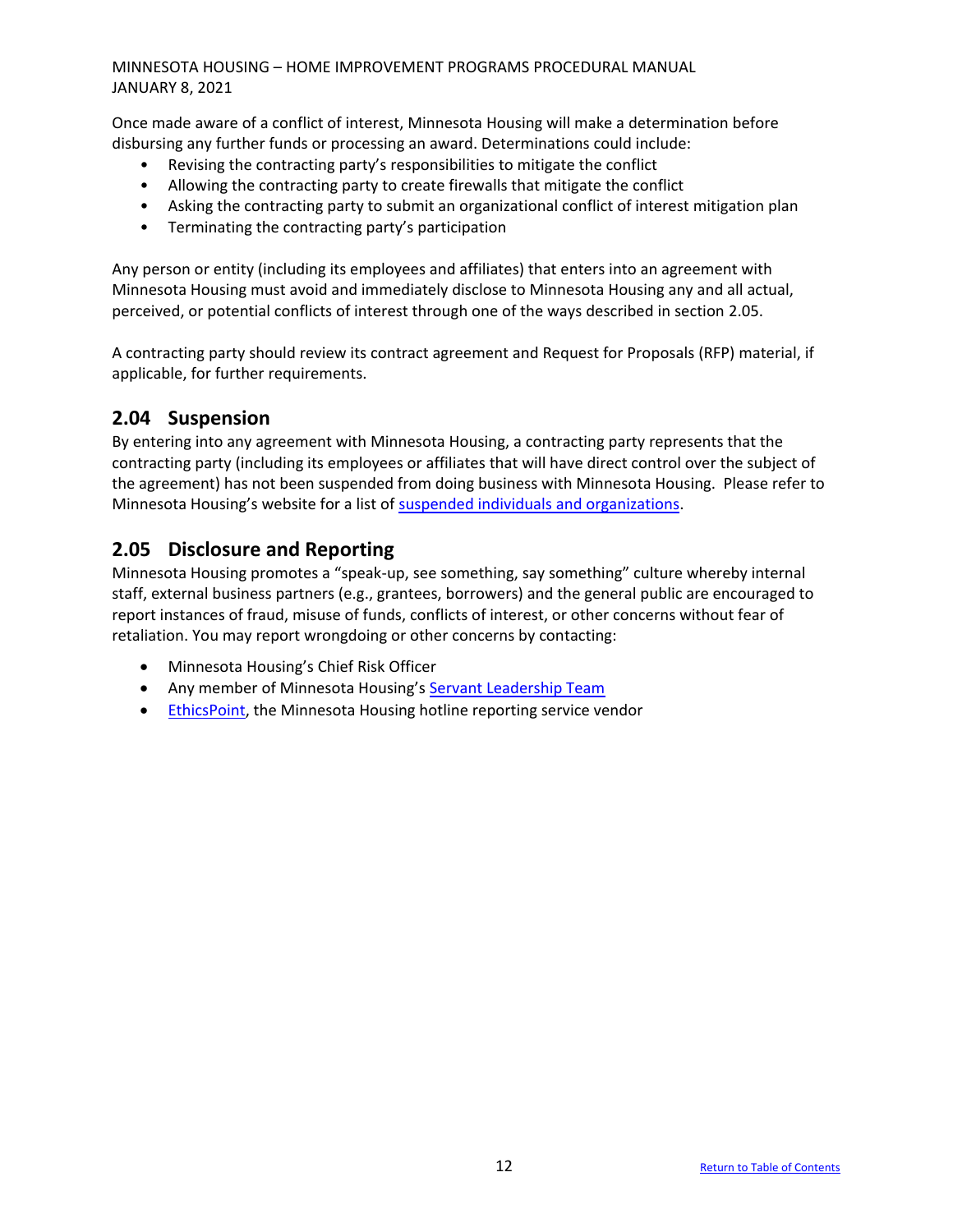# <span id="page-12-0"></span>**Chapter 3 – Borrower Eligibility**

## <span id="page-12-1"></span>**3.01 Borrower**

One individual or multiple individuals are eligible to be a Borrower(s) only if the individual or individuals meet the requirements of this Procedural Manual.

## <span id="page-12-2"></span>**3.02 Borrower Age**

The Borrower must be eighteen (18) years of age or older or be declared emancipated by a court having jurisdiction.

# <span id="page-12-3"></span>**3.03 Co-signers**

Co-signer(s) are allowed when the income and credit history of the Co-signer(s) are to be included for the purpose of qualifying the Borrower(s) for the loan pursuant to section 5.06 of this Procedural Manual.

Co-signer(s)' credit scores must meet or exceed the Borrower minimum credit scores specified in section 3.07 of this Procedural Manual.

The Fix Up Loan Note and application must be fully executed by the Borrower(s) and Co-signer(s).

### <span id="page-12-4"></span>**3.04 Unauthorized Compensation**

The Borrower may not receive kickbacks, rebates, discounts, or compensation from any subcontractor or any party to the transaction.

### <span id="page-12-5"></span>**3.05 Ownership Interest**

The Borrower(s) must individually, or in the aggregate, possess at least a one-third ownership interest in the residence to be improved.

The Borrower(s) and Accommodation Parties, individually or in the aggregate, must have 100% ownership interest in the residence to be improved.

Eligible forms of ownership interest include the following:

- A fee simple estate; or
- A leasehold estate; or
- A leasehold estate subject to a Community Land Trust; or
- A home-site lease upon tribal trust land (unsecured loans only).
- Vendee interest in a recorded contract-for-deed; or
- A recorded life estate (Remaindermen to a life estate aren't eligible to be a Borrower, but remaindermen and spouses, if any, must sign the mortgage that secures the loan.)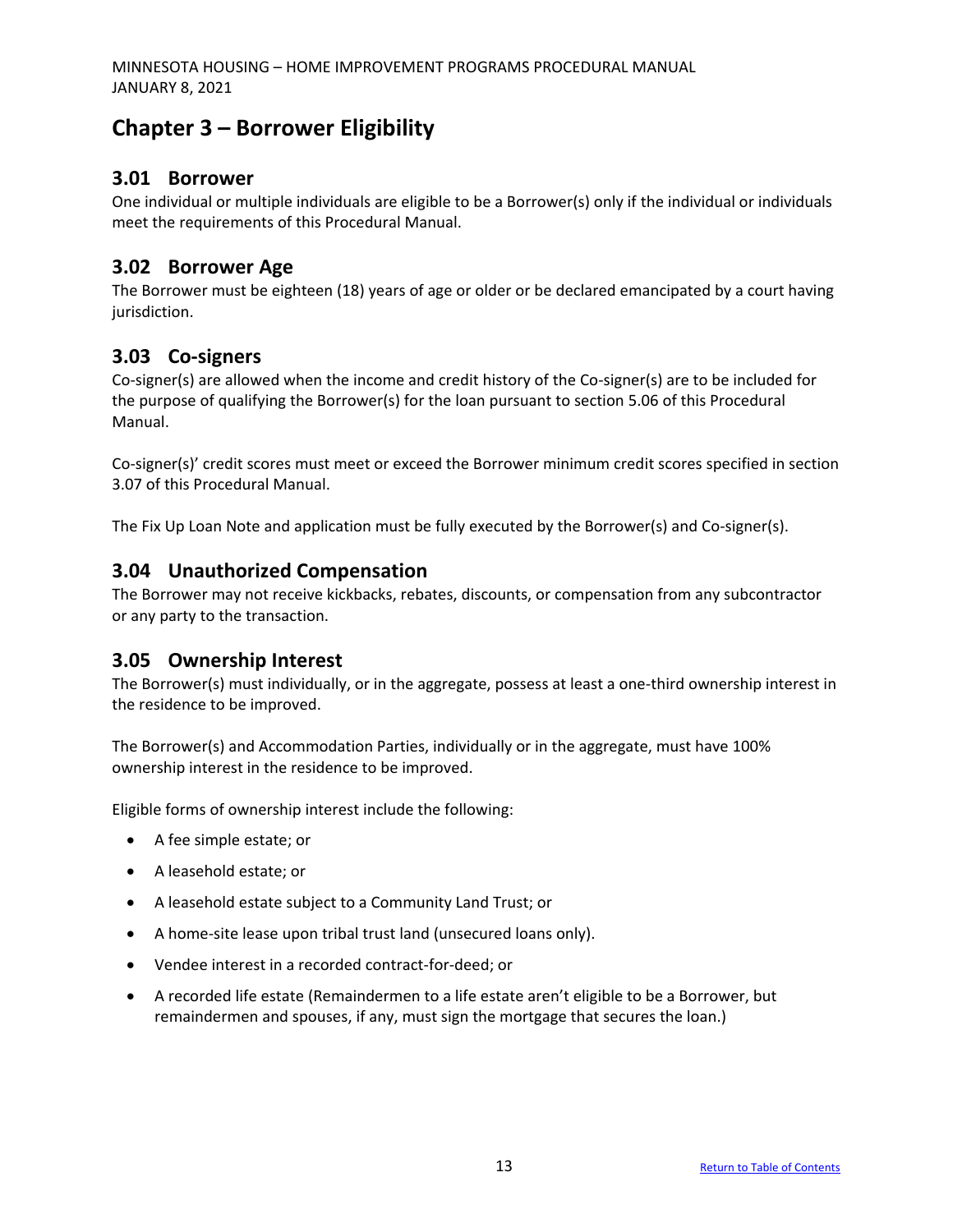Ineligible forms of ownership interest include but are not limited to the following:

- Shares in a Cooperative Corporation;
- Ownership by any form of trust except Community Land Trust and individual home-site lease assignments on tribal trust land; and
- Ownership subject to a reverse mortgage (except that unsecured loans may be made to a Borrower(s) whose ownership interest is subject to a reverse mortgage)

Title may be held in the following ways:

- Individually;
- Joint tenants;
- Tenants in common;

#### **Secured Loans**

Title investigation may be conducted by the Lender through documented contact with the County Recorder's Office/Registrar of Titles, title and loan closing documentation from the recent home purchase or refinance, or with an Owner's and Encumbrances report.

- All documentation used for title investigation of the loan must be dated within 90 days of the Fix Up loan closing.
- Documentation must show all existing liens against the property

#### **Unsecured Loans**

The Borrower(s) ownership interest must be documented using the most recent property tax statement.

When a property is located on tribal trust land, the Lender must obtain a copy of the Borrower's homesite lease assignment.

#### <span id="page-13-0"></span>**3.06 Principal Residence/Occupancy Requirement**

The Borrower(s) must own and occupy the property as their Principal Residence at the time of Fix Up loan closing. Further, the Borrower(s) must continue to own and occupy the property as their Principal Residence during the term of the loan.

### <span id="page-13-1"></span>**3.07 Credit Scores and Requirements**

The credit report (and any supplemental information) upon which the Lender relies must be current and must show the Borrower to be solvent with a reasonable ability to repay the obligation, and, in other respects, to be a prudent lending risk.

The Lender must have and utilize normal and prudent written underwriting standards. These standards must include, but are not limited to, the following minimum credit criteria:

• All documentation used as a basis for credit underwriting of the loan must be dated within 120 days of loan closing. This includes documentation relative to credit reporting and income verification.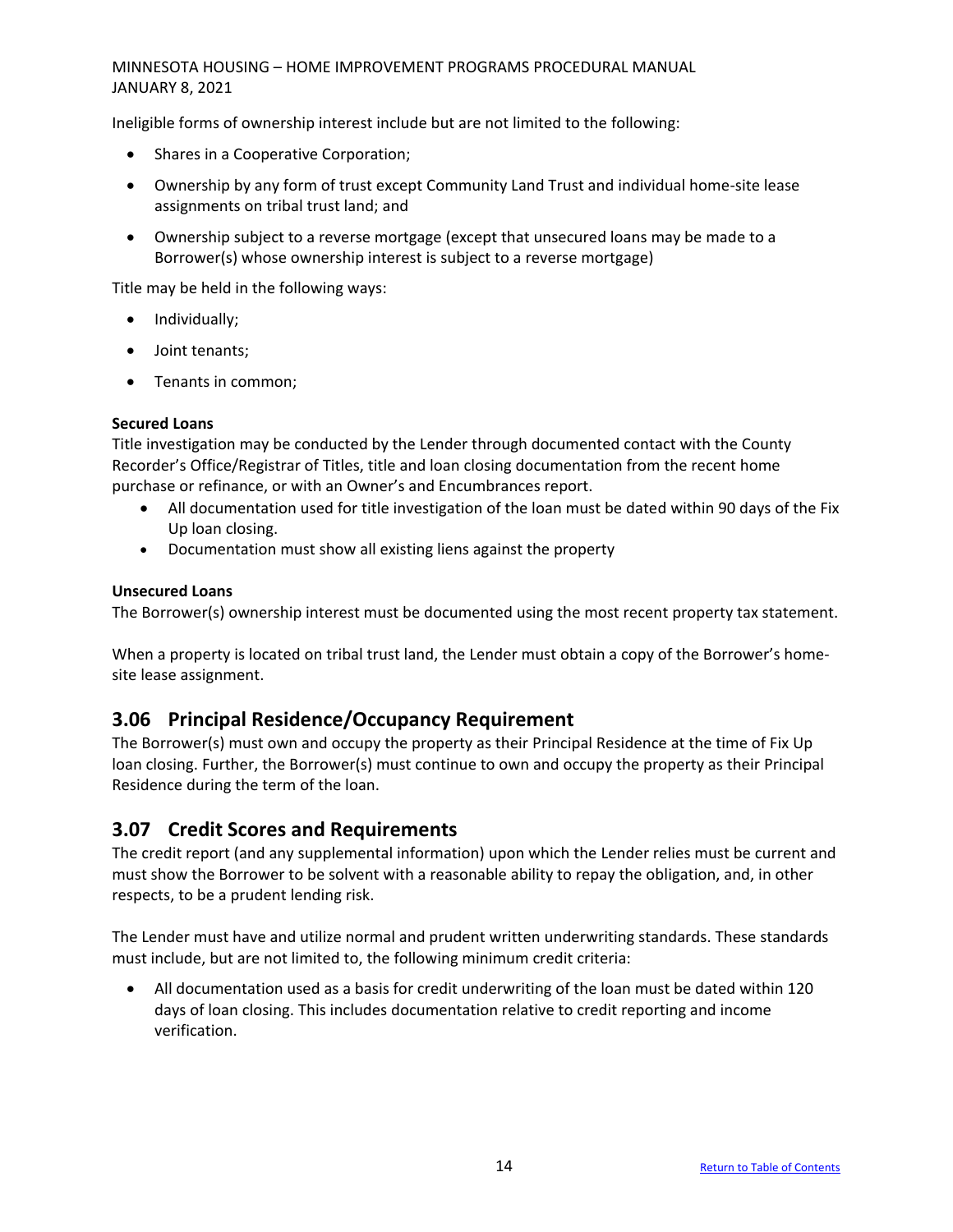- The Borrower(s), Co-Borrower(s), and Co-signer(s) must meet the minimum credit scores as follows:
	- $\circ$  Secured loan minimum credit score of 620.
	- o Unsecured loan minimum credit score of 680.
- The Borrower(s), Co-Borrower(s), and Co-signer(s) requesting an unsecured loan must have a credit score(s) and those credit score(s) must be at least 680. Alternative credit sources may not be used to offset unavailable credit scores for a Borrower requesting an unsecured loan.
- If the Borrower is requesting a secured loan and If the credit report(s) for the Borrower(s), Co-Borrower(s), and Co-signer(s) indicate the credit score(s) are unavailable, the credit report(s) documenting no score(s) must be retained in the loan file; and
	- $\circ$  The Lender must establish an alternative credit history clearly documenting routine consistent payments were made as agreed during the most recent preceding 6-month period from at least three of the following:
		- **■** Mortgage lenders, contract for deed vendors, or others able to verify housing expense and payment history<sup>2</sup>;
		- Public utilities;
		- Telephone companies;
		- Cable television providers; or
		- **■** Internet providers.
- All Qualifying Income used in calculating the monthly debt to gross income ratio (DTI) must be stable and likely to continue. Further, documentation that the income used to qualify the Borrower(s) is stable and likely to continue must be obtained and retained in the loan file.
- The Borrower(s)' monthly DTI may not exceed 48% unless there is a Co-signer and:
	- o The Borrower(s)' monthly DTI does not exceed 55%; and
	- o The combined monthly DTI for the Borrower(s) and the Co-signer does not exceed 48%.
- If the Borrower(s) has reported, or the credit report indicates, a bankruptcy or foreclosure, the following applies:
	- o Chapter 7 Bankruptcy:
		- The fact that the bankruptcy was discharged must be verified on the credit report; and
		- **The Order Discharging Debtor must be dated at least 18 months before the loan closing;** and
		- If the discharge date is not clearly identified on the credit report:
		- A copy of the Order Discharging Debtor must be retained in the loan file; and
		- **•** The Order Discharging Debtor must be dated at least 18 months before the loan closing.

<sup>&</sup>lt;sup>2</sup> If using this option, and if the Borrower was living in the subject property for less than 6 months, or a 6-month payment history is not available, rent payments at a previous address may supplement the available payment history for the subject property.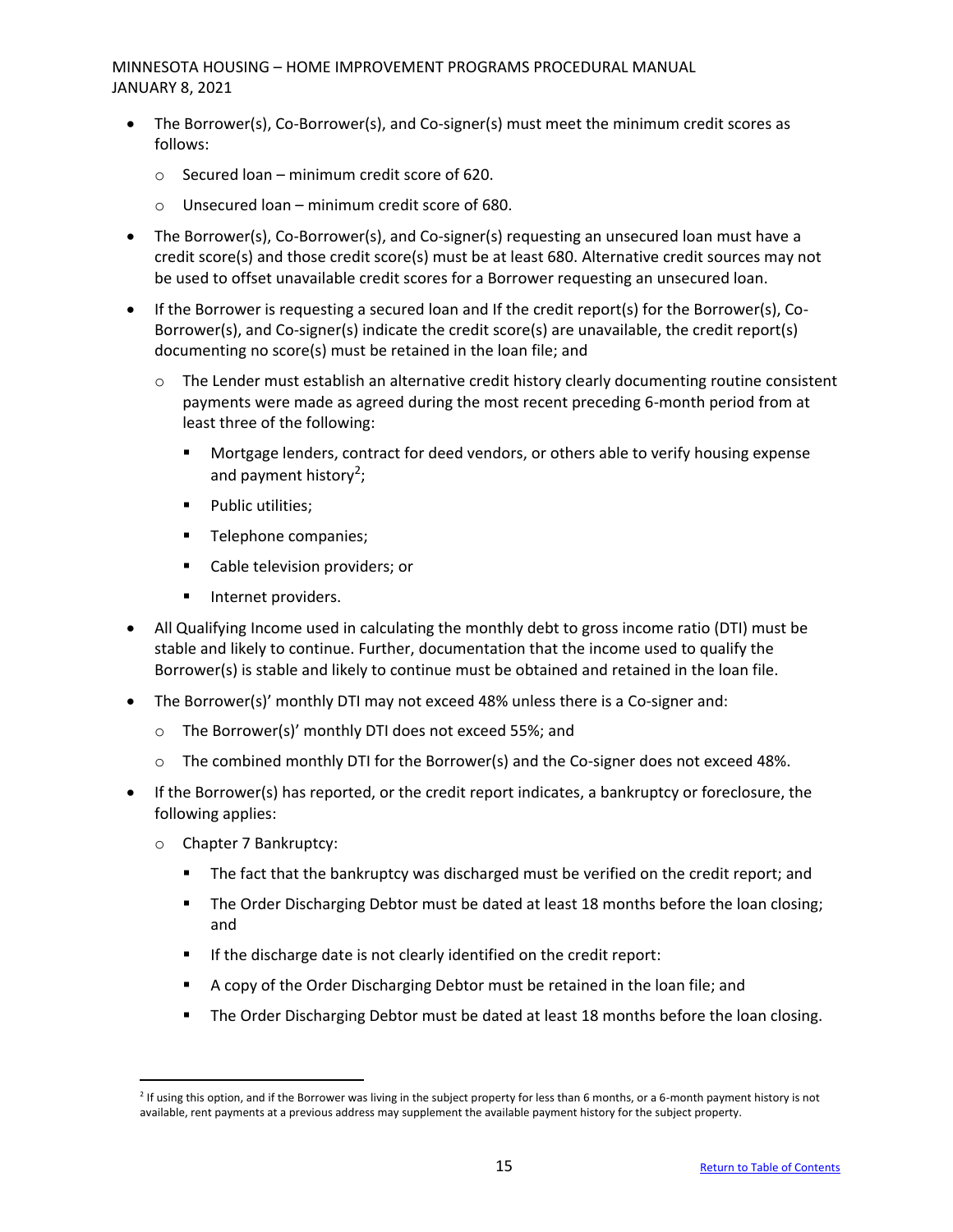- o Chapter 13 Bankruptcy:
	- **E** The completion of repayment plan must be verified on the credit report; and
	- **•** The date of completion of the repayment plan must be at least 18 months before the loan closing; and
	- If the completion date is not clearly identified on the credit report:
	- **■** The Trustee must provide written verification that the repayment of debt was completed; and
	- A copy of the written verification of Chapter 13 Bankruptcy completion must be retained in the loan file.
- o Foreclosure
	- The date of completion of the redemption period for the foreclosure must be at least 18 months before the loan closing; and
	- **■** Written verification of completion of the redemption period must be retained in the loan file.

**Note:** Refer to section 4.04 of this Procedural Manual for age of property value documentation requirements.

#### <span id="page-15-0"></span>**3.08 Fix Up Loan Program Income Limits**

The income used to qualify the Borrower(s) may not exceed the Fix Up Loan Program income limits posted on Minnesota Housing's website.

Income is defined by and calculated according to the Lender's credit underwriting guidelines (i.e. Qualifying Income).

Exception for Accessibility Improvements:

• The Fix Up Loan Program income limits may be waived with prior written approval by Minnesota Housing when the loan proceeds will be used exclusively for Accessibility Improvements.

Exception for energy conservation improvements:

• The Fix Up Loan Program income limits are waived when the loan proceeds will be used exclusively for energy conservation improvements outlined in section 6.02 of this Procedural Manual.

#### <span id="page-15-1"></span>**3.09 Separated Spouses**

All spouses must sign the mortgage, even when the Lender establishes that a spouse permanently resides outside the household.

#### <span id="page-15-2"></span>**3.10 Loans to Employees and Affiliated Parties**

The Lender may make Minnesota Housing loans to their directors, officers, employees, or their families as well as to builders, realtors, and their families, and any other principal with whom the Lender does business. Minnesota Housing employees and their families are eligible. The Borrower must satisfy all eligibility criteria for the program.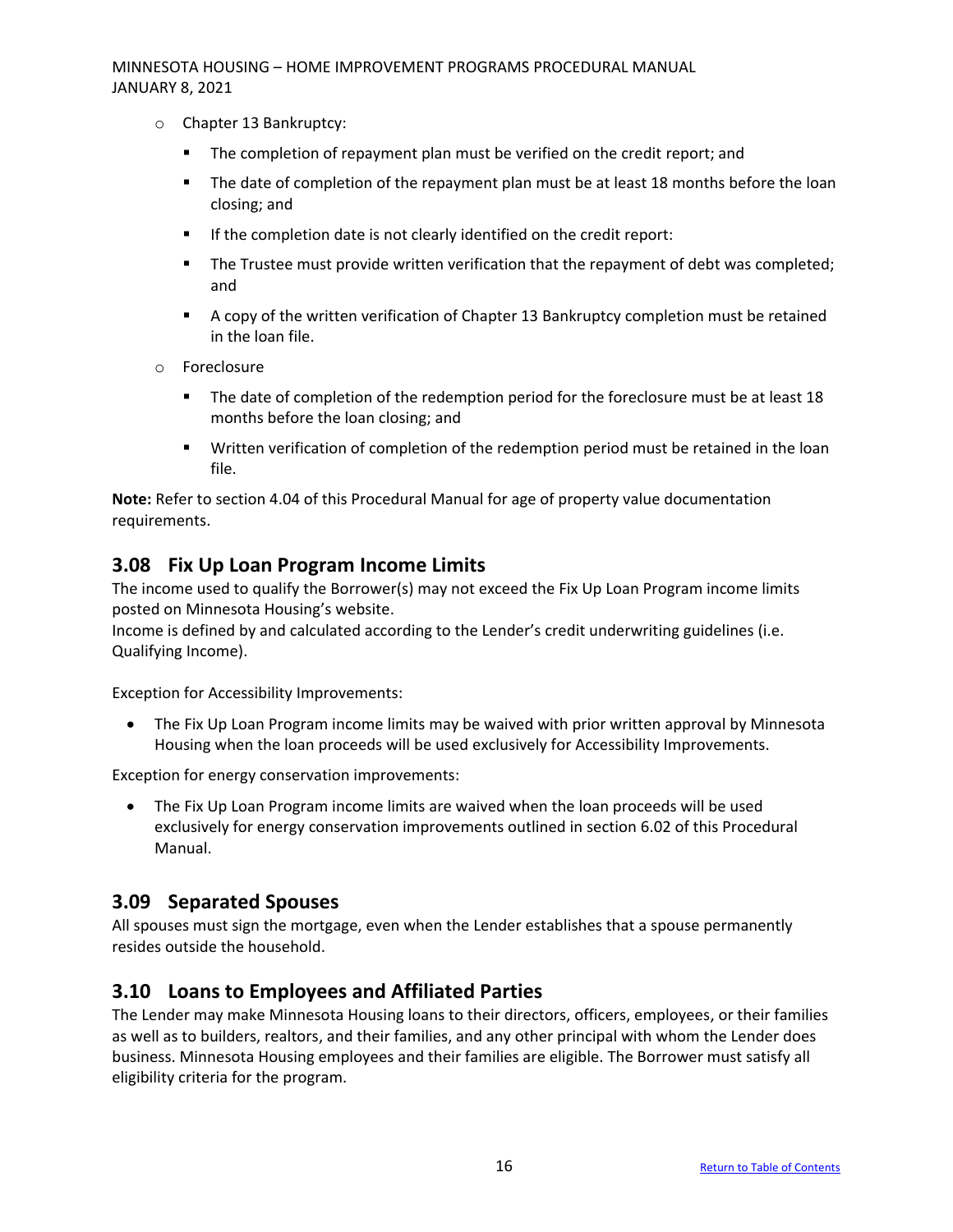# <span id="page-16-0"></span>**Chapter 4 – Property Eligibility**

#### <span id="page-16-1"></span>**4.01 Eligible Properties Minnesota Housing**

In order to qualify as an eligible property for a Minnesota Housing loan, the residence must be:

- Located in the State of Minnesota;
- At least 90 days old with an issued certificate of occupancy;
- A property without short term construction financing; and
- A residential property, which includes:
	- o A single family detached home;
	- o An individual unit in a Planned Unit Development (PUD);
	- $\circ$  A townhome<sup>3</sup>;
	- $\circ$  A unit of a condominium<sup>3</sup>;
	- $\circ$  A manufactured home permanently affixed to a foundation and taxed as real property;
	- $\circ$  A duplex<sup>4</sup>;
	- $\circ$  A triplex<sup>5</sup>;
	- $\circ$  A fourplex<sup>5</sup>

#### <span id="page-16-2"></span>**4.02 Manufactured Homes**

Minnesota Housing distinguishes between two types of manufactured homes. Manufactured (factorybuilt) housing is eligible for home improvement financing under these programs if:

- Modular Homes Homes built to state building codes and may be delivered to the site in modular sections. Modular homes are acceptable for home improvement financing.
- Mobile Homes The homes are built on wheeled chassis, which remain a basic structural element.

Mobile homes are acceptable if they meet the following requirements:

- Must be located on land owned or being purchased by the Borrower;
- Must be on a permanent foundation with wheels and axles removed;
- All utility connections are operable so that the home is habitable;
- Unit must be assessed/taxed as real estate;
- Unit being improved meets all other eligibility requirements under this Procedural Manual; and
- Security for the loan to purchase the manufactured home is in the form of a mortgage covering the property.

<sup>&</sup>lt;sup>3</sup> If the property is a townhome, only the portion of the real estate owned by the Borrower is eligible.

<sup>4</sup> If the property is a condominium, only the portion of the real estate owned by the Borrower is eligible.

<sup>&</sup>lt;sup>5</sup> The Borrower must occupy one unit of the property.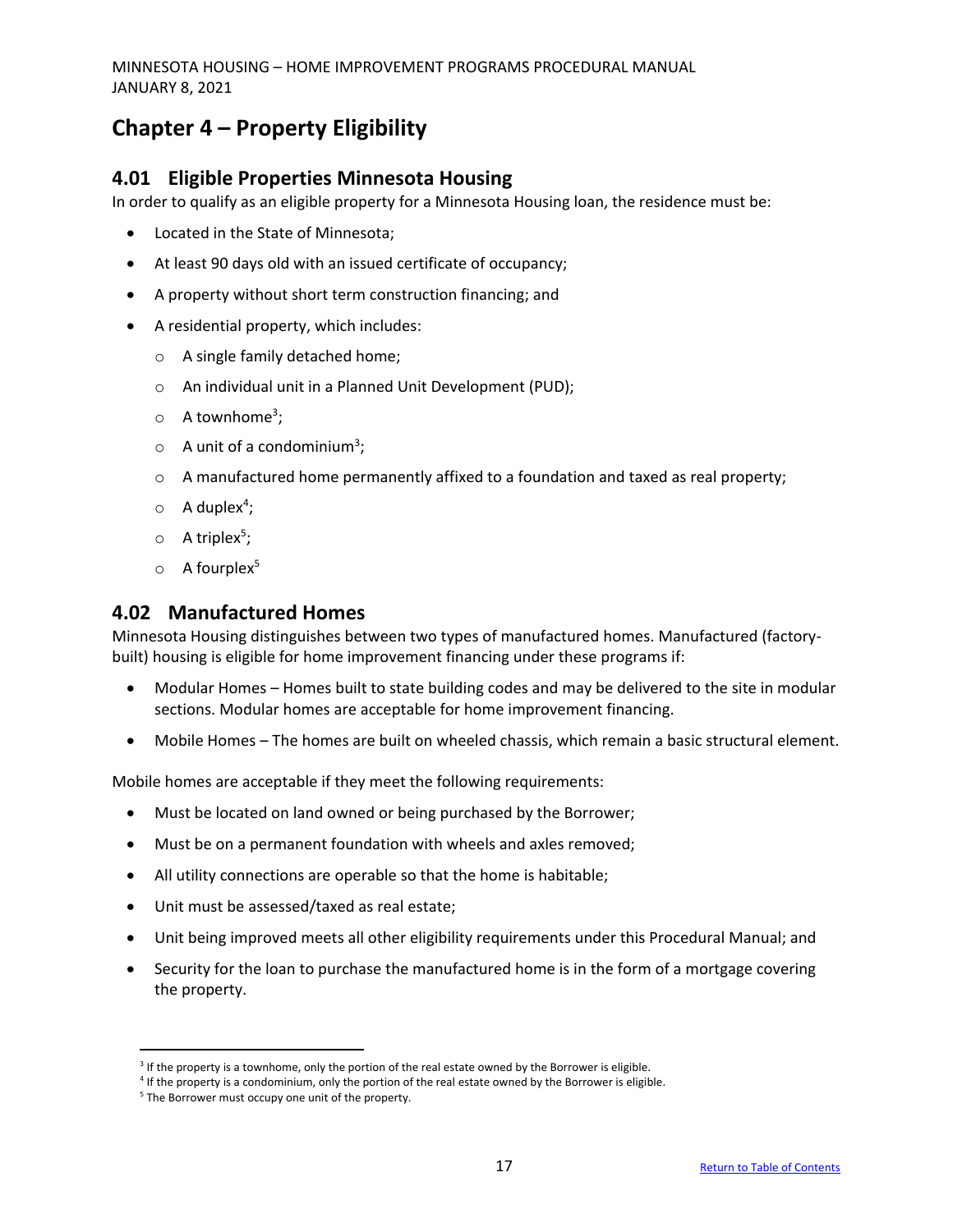### <span id="page-17-0"></span>**4.03 Ineligible Properties**

Properties not eligible for financing are as follows:

- A property containing more than four dwelling units;
- Recreational or seasonal homes;
- A mobile home taxed as personal property; or
- A property primarily used for business (more than 50% of the floor space is used for business).

### <span id="page-17-1"></span>**4.04 After Improved Value Limit (Equity)**

A secured Fix Up loan, when combined with all other existing indebtedness secured by the property, may not exceed 110% of the property's after-improved value. The after-improved value is determined by adding no more than 50% of the total cost of proposed improvements to the property's current market value.

Current market value may be determined using any one of the following documents:

- Estimated Market Value from the most recent property tax statement or property valuation notice for the property to be improved;
- Broker's purchase price opinion based on a CMA if the following criteria applies:
	- o It must be ordered by a Lender; and
	- $\circ$  It must be completed by a disinterested third party within 120 days of the Fix Up loan closing;

**Note:** For further guidance, refer to [Brokers Price Opinion/Competitive Market Analysis Guidance](http://www.mnhousing.gov/download/MHFA_1017174) posted in the Resources section of the Fix Up loan program page on [Minnesota Housing's website](http://www.mnhousing.gov/).

- The purchase price or related appraised value for the purchase of the home occurring within the past 12 months before the Fix Up loan closing
- If the Borrower(s) has/have owned the property for more than 12 months, an existing appraisal dated within the most recent preceding 12 months before the Fix Up loan closing; or
- Other methods as approved in writing by Minnesota Housing.

### <span id="page-17-2"></span>**4.05 Right to Inspect**

Minnesota Housing or its authorized representative has the right to inspect the property to be improved at any time from the date of the Fix Up Loan Note, upon giving reasonable notice to the Borrower.

### <span id="page-17-3"></span>**4.06 Local Ordinances and Plans**

Properties being improved must conform to all applicable zoning ordinances and possess all appropriate use permits.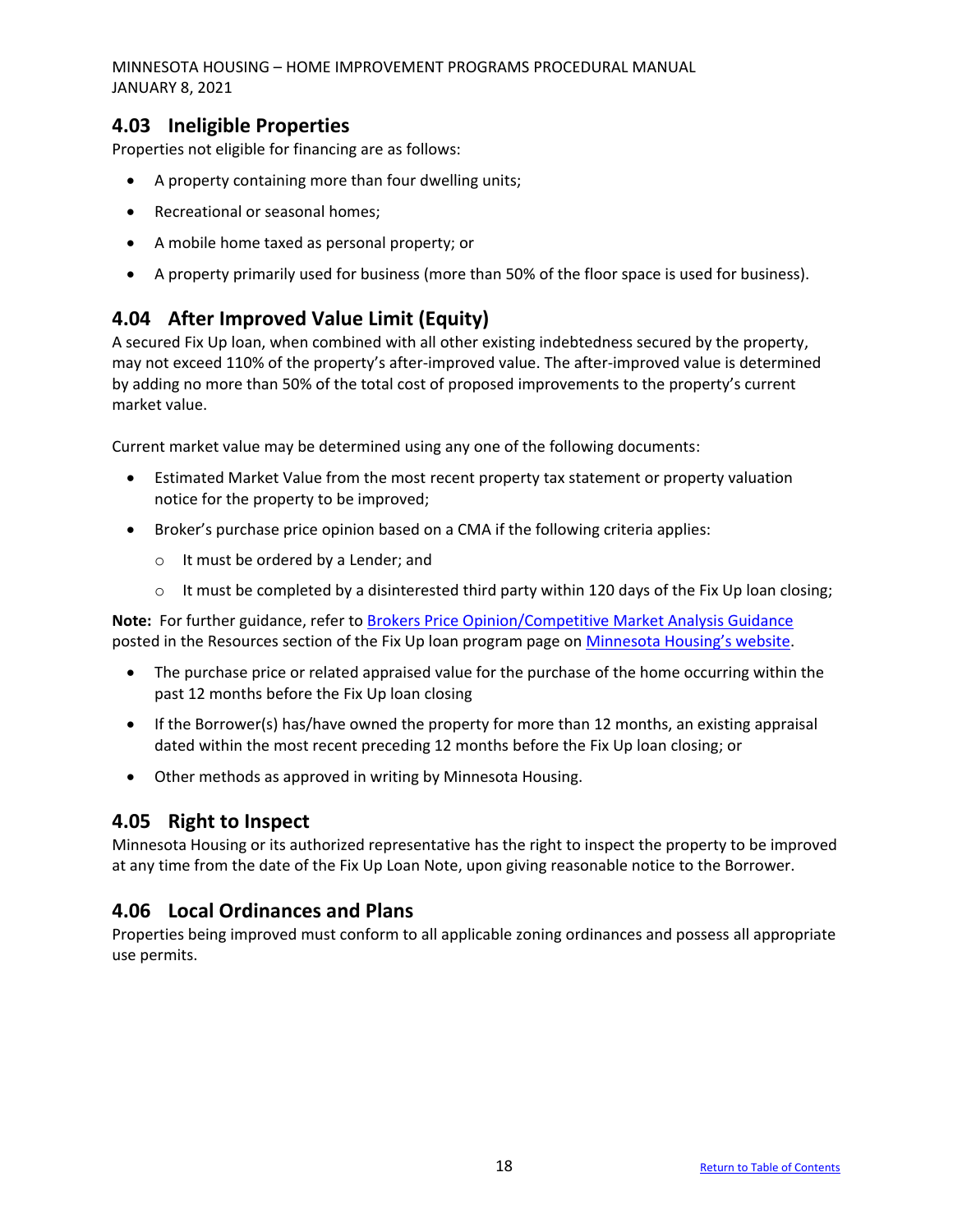# <span id="page-18-0"></span>**Chapter 5 – Loan Eligibility**

## <span id="page-18-1"></span>**5.01 Eligible Loans**

#### General Loan Eligibility Requirements

Minnesota Housing purchases closed and funded loans from Lenders under contract in Minnesota Housing loan programs. The Lender must warrant that the following criteria are met for each loan submitted for purchase:

- All loans are originated, processed, credit underwritten, closed, and disbursed in accordance with the requirements of this Procedural Manual;
- If the loan is secured by a mortgage in first lien position, the combination of the interest rate and loan repayment term may not cause the annual percentage rate (APR) for the loan to exceed the first lien position rate published on Minnesota Housing's website by more than .49%;
- All loans must be current as to monthly payments at the time of loan purchase;
- All local, state, and federal laws and regulations including those relating to affirmative action, fair housing, equal opportunity, truth-in-lending, and wrongful discrimination in residential housing are met;
- Minnesota Housing program income and property requirements are met; and
- The loan must be originated and closed in the name of the Lender that is a party to the Participation Agreement and that locked the loan on the Minnesota Housing loan commitment system.

| Fix Up Loan Type                            | Min. Ln. | Max. Ln. | Min. Ln. | Max Ln.  |
|---------------------------------------------|----------|----------|----------|----------|
|                                             | Amt.     | Amt.     | Term     | Term     |
| Regular - Secured Loan                      | \$2,000  | \$75,000 | 1 year   | 20 years |
| Regular - Unsecured Loan                    | \$2,000  | \$25,000 | 3 years  | 10 years |
| Energy/Accessibility Incentive-Secured Loan | \$2,000  | \$25,000 | 1 year   | 20 years |
| Community Fix Up - Secured Loan             | \$2,000  | \$75,000 | 1 year   | 20 years |

#### Eligible Loan Types/Loan Amounts/Loan Terms

The above loan repayment terms apply subject to the following:

- The maximum possible maturity on a loan in an amount less than or equal to \$10,000 is 10 years.
- The maximum possible maturity for secured loans in an amount greater than \$10,000 is 20 years.
- The Lender will not make a loan term for an unreasonable length of time. Final maturity of the loan will be commensurate with the Borrower's ability to pay, including such considerations as debt-to-income ratio, size of household, and Qualifying Income.
- For properties secured by a mortgage or contract-for-deed, the term of a secured Fix Up loan may not extend beyond the balloon payment due date, if applicable.
	- $\circ$  The Lender must review the contract-for-deed for any terms that would be incompatible with the proposed loan or proposed improvements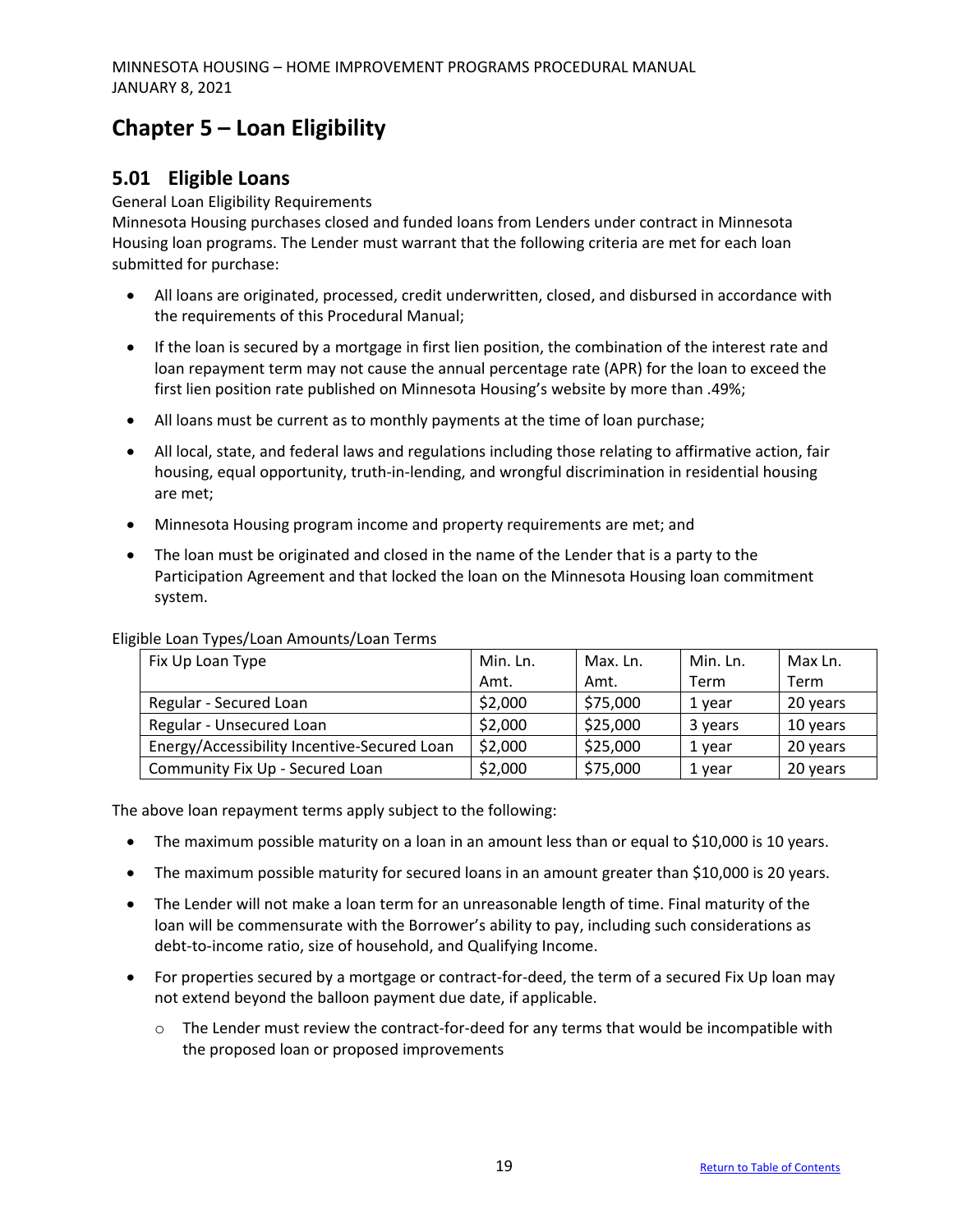- For tribal trust properties:
	- $\circ$  the loan term may not extend beyond the term of the individual home-site lease; and
	- o the loan must be unsecured.

#### <span id="page-19-0"></span>**5.02 Ineligible Loans**

Loans ineligible for purchase by Minnesota Housing include, but are not limited to:

- Any Fix Up or Community Fix Up loan secured by a mortgage in first lien position and having an APR that exceeds the first lien position rate published on Minnesota Housing's website by more than .49%.
- Any secured Fix Up loan or any secured Community Fix Up loan subject to a reverse mortgage.
- Any secured Fix Up loan to any Borrower(s), Co-Borrower(s), or Co-signer(s) with a minimum credit score (s) below 620.
- Any secured loan to any Borrower(s), Co-Borrower(s), or Co-signer(s) who is/are without a credit score(s) and is/are unable to establish satisfactory alternative credit with at least a 6-month history.
- Unsecured loans to a Borrower(s), Co-Borrower(s), or Co-signer(s) that have no established credit score.
- Unsecured loans to a Borrower(s), Co-Borrower(s), or Co-signer(s) with a credit score(s) below 680.
- Unsecured loans in an amount greater than \$25,000 or the addition of an unsecured loan to one already existing that would cause the total outstanding unsecured Fix Up loans to exceed \$25,000.
- Incentive Rate Energy Conservation and Accessibility Improvement Loans in an amount greater than \$25,000 or the addition of an Incentive Rate Energy Conservation and Accessibility Improvement Loan to one already existing that would cause the total outstanding Incentive Rate Energy Conservation and Accessibility Improvement Loans to exceed \$25,000.
- Secured loans on properties located on tribal trust land.
- Loans with repayment terms in excess of the terms referenced in section 5.01.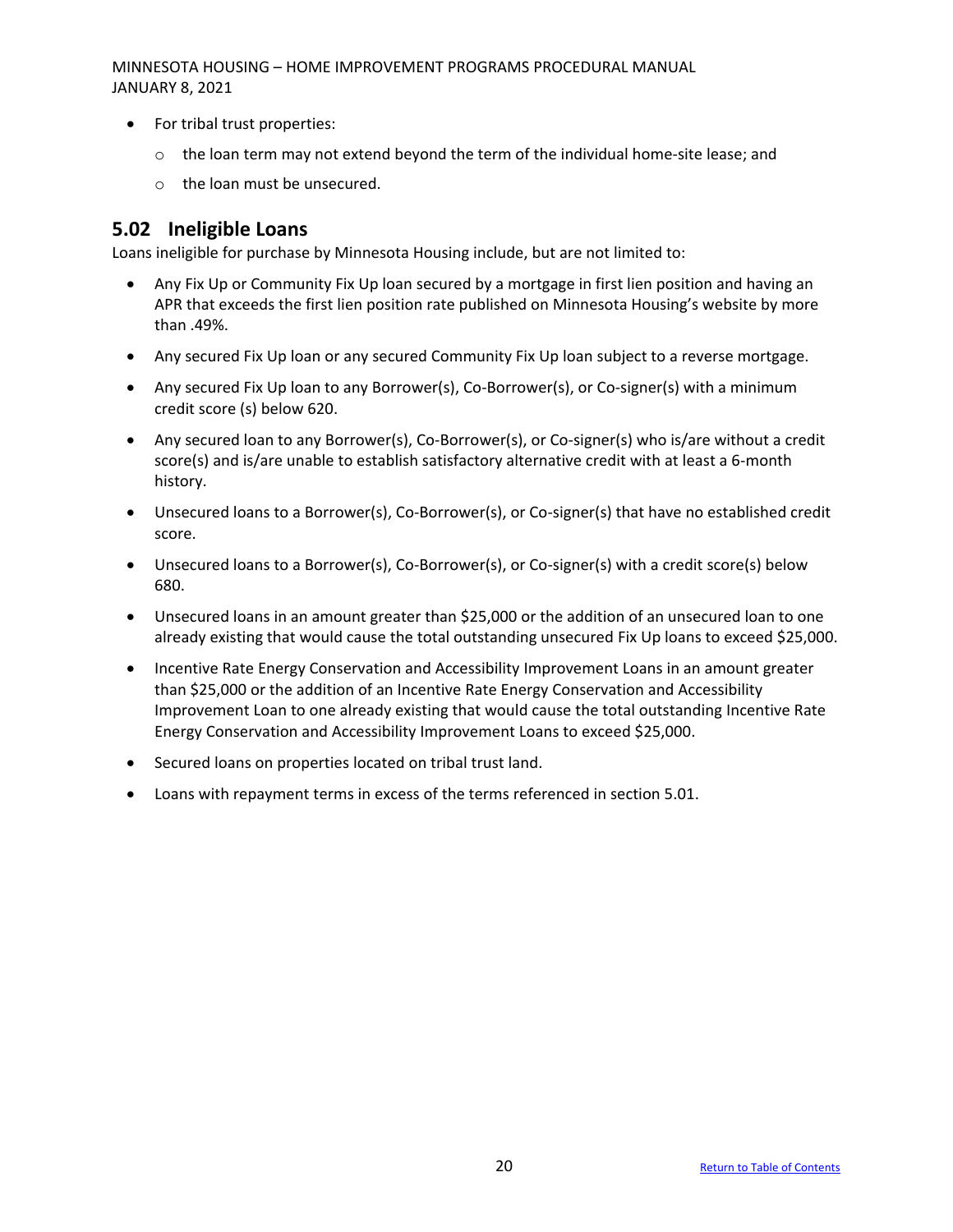#### <span id="page-20-0"></span>**5.03 Eligible Improvements**

The proceeds of a loan under this Procedural Manual will be used to finance permanent improvements which:

- Improve the basic livability or energy efficiency of the property<sup>5</sup>, including:
	- o Structural additions;
	- o Alterations;
	- o Renovations and repairs; or
- Bring a property into compliance with state, county, municipal health, housing, building, fire, and housing maintenance codes or other public standards applicable to housing, including but not limited to:
	- o Replacement of a well; and
	- o A septic system upgrade or replacement.

If the Fix Up loan will be used to reimburse the Borrower for improvements started or materials purchased before the loan closing, the Lender must document the following through the use of receipts or paid billing statements:

- The improvements were made within the 120-day period immediately preceding loan closing;
- The cost of materials and improvements; and
- The improvements are eligible under the Fix Up loan program.

**Note:** Further eligible and ineligible improvements may be found on the Eligible/Ineligible Improvements list, posted in the Resources section of the Fix Up loan program page on Minnesota Housing's website.

#### <span id="page-20-1"></span>**5.04 Ineligible Improvements**

Ineligible improvements include, but are not limited to the following:

- Costs associated with a project which is incomplete (i.e. framing a room addition) unless accompanied by written verification of sufficient cash on deposit or approval from a supplemental funding source, to complete the project;
- Any improvement which is not a permanent fixture to the property (appliances, furniture or other personal items that are not fixtures);
- Payment, wholly or in part, of assessments for public improvements;
- Construction of or addition to existing residential garage space which will result in garage space per property exceeding 1,000 square feet;
- Improvements to a garage that is in excess of 1,000 square feet;
- Construction of or aesthetic improvements to recreational facilities including, but not limited to, gazebos, tennis courts, hot tubs, swimming pools, saunas;

<sup>&</sup>lt;sup>5</sup> A property includes the main residence; its porch or deck; a garage not exceeding 1,000 square feet, attached or detached; any sidewalks, retaining walls or driveways within the property's boundaries as outlined in the legal description.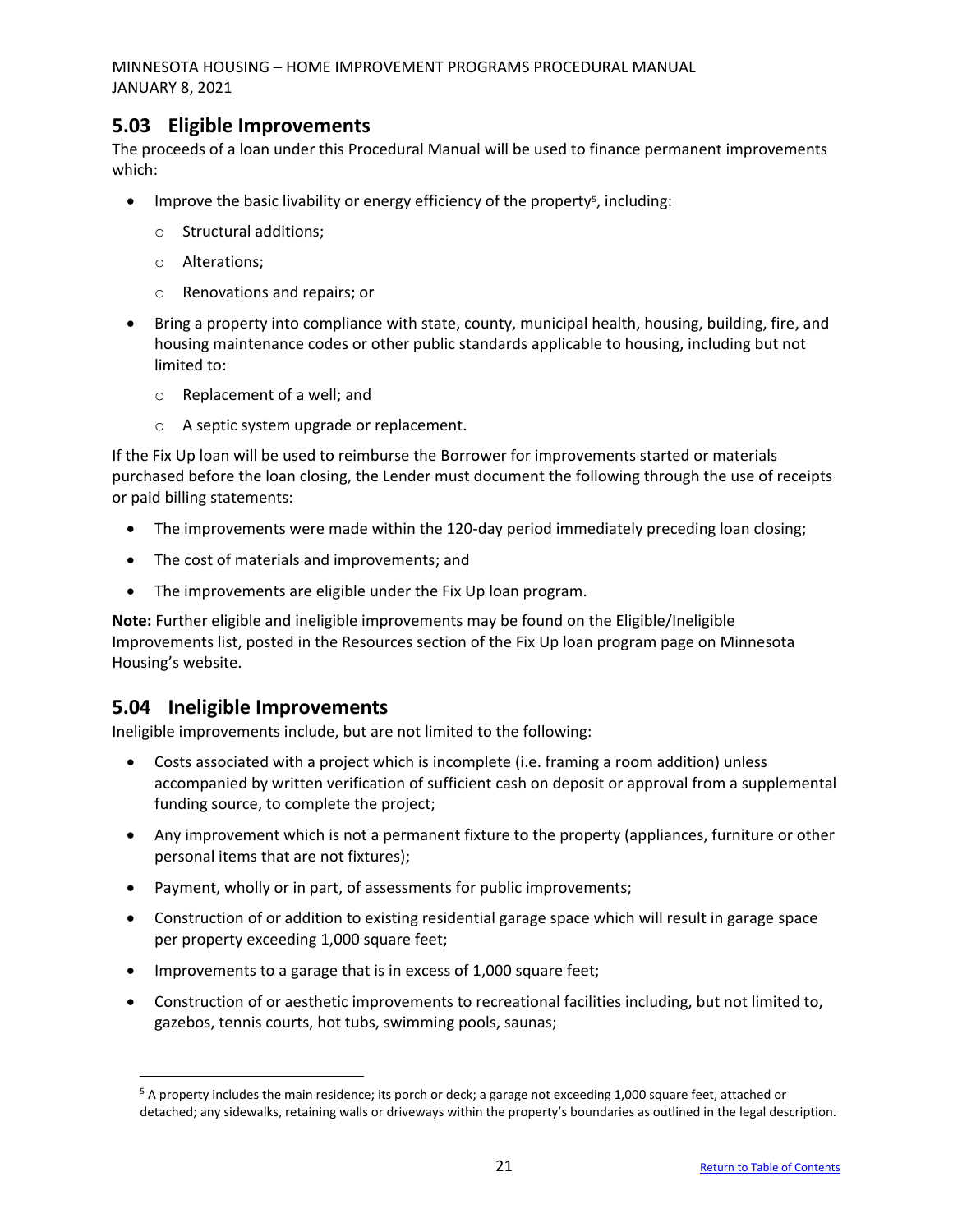- Conversion of a nonresidential structure to a residential structure;
- Conversion of a recreational home to a year-round permanent residence;
- Costs associated with moving a house;
- Greenhouse;
- Improvements to a recreational home;
- Improvements begun more than 120 days before the loan closing;
- Improvements to the portion of buildings or real estate owned by the association in a PUD or condominium project;
- Labor costs paid to the Borrower or any resident of the household;
- Materials or permanent fixtures which exceed the quality of those in the locality of the subject property;
- New construction or expansion of an area used in a trade or business;
- Playground equipment;
- Repairs to or construction of outbuildings, including but not limited to sheds, utility buildings, shops, barns, silos; and
- Underground sprinkler systems.

**Note:** Further eligible and ineligible improvements may be found on the Eligible/Ineligible Improvements list, posted in the Resources section of the Fix Up Loan Program web page on [Minnesota](http://www.mnhousing.gov/)  [Housing's website](http://www.mnhousing.gov/).

### <span id="page-21-0"></span>**5.05 Bids and Estimates for Improvements**

Before making a loan, the Lender must obtain current (prior to the bid expiration date, or if no bid expiration date, no more than 120 days before the loan closing) bids and estimates having sufficient detail to show both the estimated cost and the eligibility of the improvements.

### <span id="page-21-1"></span>**5.06 Credit Requirements**

Refer to section 3.07 of this manual.

#### <span id="page-21-2"></span>**5.07 Homeowner Labor**

- All labor completed by the homeowner(s) must comply with all applicable building code regulations and ordinances;
- All necessary licenses and permits must be obtained;
- Homeowner(s) and any other household residents may not be reimbursed for labor using Fix Up loan funds; and
- The Fix Up Homeowner Labor Agreement must be fully executed and included in the loan file. This form is located in the Minnesota Housing loan commitment system.

**Note:** Homeowners cannot complete labor with the Incentive Rate Energy Conservation loan option.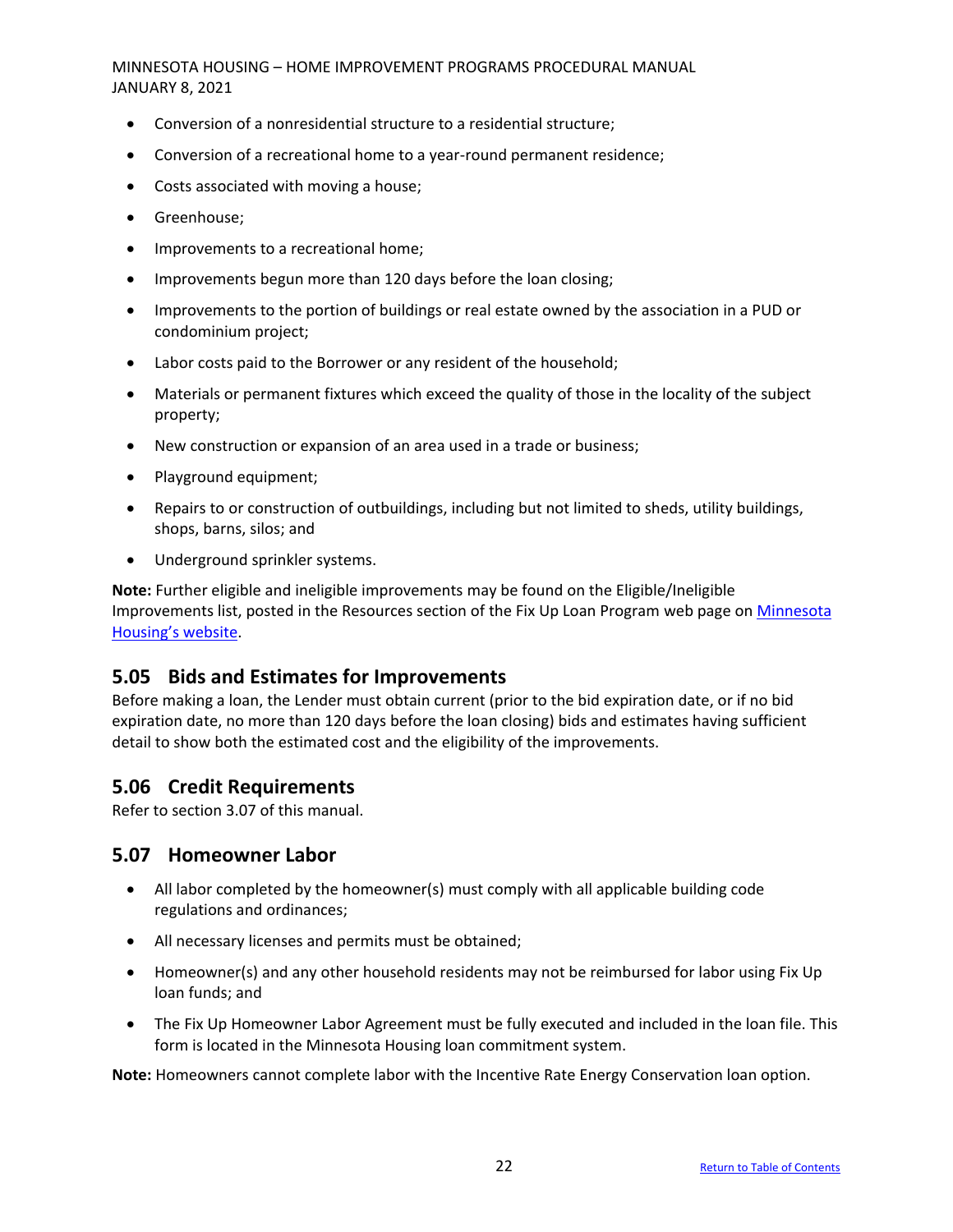# <span id="page-22-0"></span>**5.08 Interest Rate/Payment Requirements General Interest Rate and Payment Information**

The annual simple interest rates for all loans under the Fix Up Loan Program are the rates stated on Minnesota Housing's website, as applicable.

A final payment in an amount other than the regular installment may be required but may not be more than one and one-half times the amount of the regular installment.

Secured Loans and Unsecured Loans without Monthly Automatic Payments Level monthly payments are required with the first payment due date to be 20 to 45 days following the Fix Up Loan Note date. The monthly payment is to be based on the loan amount, loan term and loan interest rate.

**Loans with Monthly Automatic Payments** (excluding Incentive Rate Energy Conservation and Accessibility Improvement Loans)

- The interest rate is the rate posted on Minnesota Housing's website and is below the rate for a loan without monthly automatic payments.
- Monthly automatic payments require that the Borrower complete the Authorization Agreement for Monthly Automatic Payment<sup>6</sup>. The Resources section of the Fix Up Forms page of Minnesota Housing's website contains a link to this form.
- The Borrowers may choose to have the loan payment deducted from either a checking or savings account.
- The Lender must submit a void blank check or savings account deposit slip with the executed Authorization Agreement for Monthly Automatic Payment within 5 days of purchase approval. (Section 8.02)
- Level monthly payments are required with the first payment due date to be 20 to 45 days following the Fix Up Loan Note date.
- The choices for payment draft dates on the Authorization Agreement for Monthly Automatic Payment are the 5th, 10th, 15th, or 20th of the month. Borrowers must choose either the payment due date or a date preceding the payment due date as the draft date. If no date is chosen, the draft date is the 5th of each month.
- If three or more payments are rejected or returned through the Monthly Automatic Payments system within a year, or if the Borrower voluntarily terminates participation in the Monthly Automatic Payment Program, Minnesota Housing may immediately and permanently increase the interest rate on the loan to the rate applicable for loans without automatic payments on the loan commitment date.

# <span id="page-22-1"></span>**5.09 Conventional Loans**

At the time of application, conventional financing for the proposed improvements must not otherwise be available from private lenders upon equivalent terms and conditions.

<sup>6</sup> AmeriNat (Servicer) form.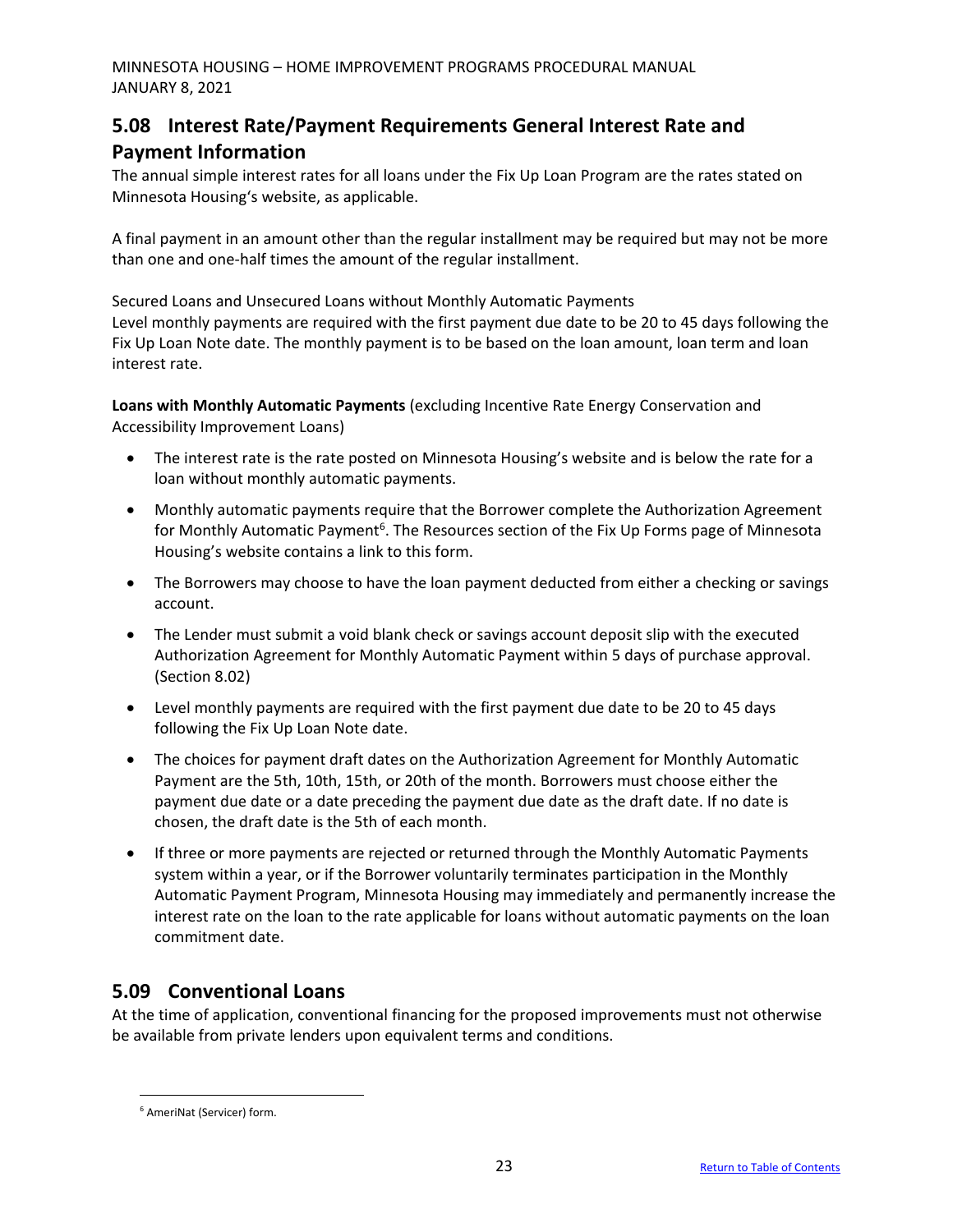# <span id="page-23-0"></span>**5.10 Refinancing**

Minnesota Housing will not purchase loans for the purpose of refinancing or reimbursing the Borrower(s) for expenses incurred on the subject property more than 120 days before the loan closing, except in the following circumstance:

- Consolidation of the outstanding balance(s) of previously received Minnesota Housing loans when the Borrower is applying for funds to implement new eligible improvements, subject to the following conditions:
- When consolidating the outstanding balance of previously received Fix Up or Community Fix Up loan(s), a prepayment penalty may apply (refer to the existing Fix Up Loan Note); and
	- $\circ$  Previously originated secured Fix Up, unsecured Fix Up, unsecured Incentive Rate Energy Conservation, and secured Incentive Rate Energy Conservation and Accessibility loans may be consolidated into a new secured Fix Up loan.
		- Previously originated unsecured Fix Up and unsecured Incentive Rate Energy Conservation loans with outstanding balances may be consolidated into a new unsecured Fix Up loan.
		- No previously originated loan may be consolidated into a new unsecured Incentive Rate Energy Conservation loan.

### <span id="page-23-1"></span>**5.11 Maximum Outstanding Loan Limit**

#### **Total to Any One Property**

• The total of outstanding and any new Minnesota Housing Fix Up, Community Fix Up, Incentive Rate Energy Conservation and Accessibility Improvement Loans, may not exceed \$75,000. The Lender must verify the outstanding Minnesota Housing loan balance for the improvement of any one property does not exceed the limit.

Total to Any One Borrower

- The total of Fix Up unsecured loans that a Borrower(s) may have outstanding at one time may not exceed \$25,000.
- The total of Incentive Rate Energy Conservation and Accessibility Improvement Loans that a Borrower(s) may have outstanding at one time may not exceed \$25,000.

# <span id="page-23-2"></span>**5.12 Closing Costs and Pre-Paid Finance Charges**

- The actual cost of the credit report may be collected by the Lender. This fee must be collected from the Borrower and may not be deducted from proceeds or financed in the loan.
- Recording fees and mortgage registration tax costs may be collected from the Borrower but may not be included in the face amount of the secured Fix Up Loan Note or paid from loan proceeds.
- The Lender may charge and the Borrower may finance in a secured Fix Up loan, an origination fee of not more than 1% of the principal balance of the loan.
- The Lender may charge and the Borrower may finance in a secured Fix Up loan, the actual cost of the title search and flood certification.
- The Lender may charge and the Borrower may finance the actual cost of document preparation not to exceed \$75.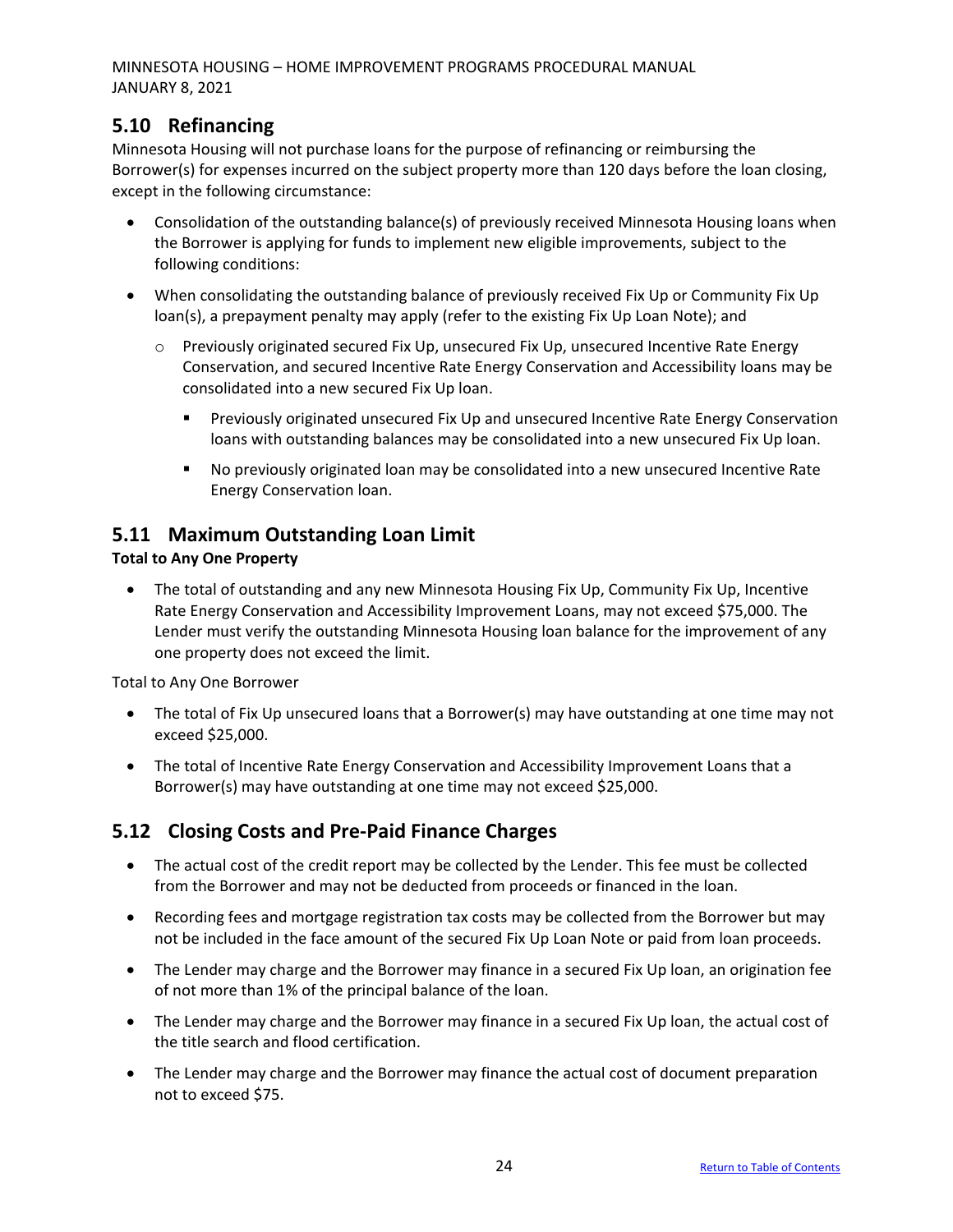- The Lender is required to verify the legal description of the subject property, the Borrower's ownership interest, and any existing liens, including reverse mortgages.
- If the Borrower chooses to obtain credit life and accident and health insurance, the cost of this insurance may not be included in the face amount of the Fix Up Loan Note or paid from loan proceeds.

# <span id="page-24-0"></span>**5.13 Non-Complying Loans**

Minnesota Housing has the right to take one or more of the following actions in the event a Lender submits a loan that does not, as determined by Minnesota Housing, comply with the requirements of this Procedural Manual:

- Adjust the purchase price of the non-complying loan;
- If not already purchased, refuse to purchase the loan;
- If already purchased, require the Lender to repurchase the loan for the purchase price;
- Terminate, suspend, or otherwise limit the Lender's Participation Agreement with Minnesota Housing; or
- Preclude the Lender from future participation in Minnesota Housing programs.

### <span id="page-24-1"></span>**5.14 Repurchase of Loans**

Minnesota Housing may, at its option, tender to the Lender any loan for repurchase if:

- Any representation or warranty of the Lender or the Borrower with respect to the loan is determined by Minnesota Housing to be materially incorrect; or
- The loan is not in compliance with any term(s) or condition(s) described in the Participation Agreement and this Procedural Manual.

Upon written notice of repurchase by Minnesota Housing, the Lender has ten (10) business days to submit payment to Minnesota Housing for the unpaid principal balance, accrued interest, and reasonable expenses incurred by Minnesota Housing, including attorney's fees. Failure to comply with this requirement may result in the termination, suspension, further legal action, or otherwise limit the Lender's Participation Agreement with Minnesota Housing.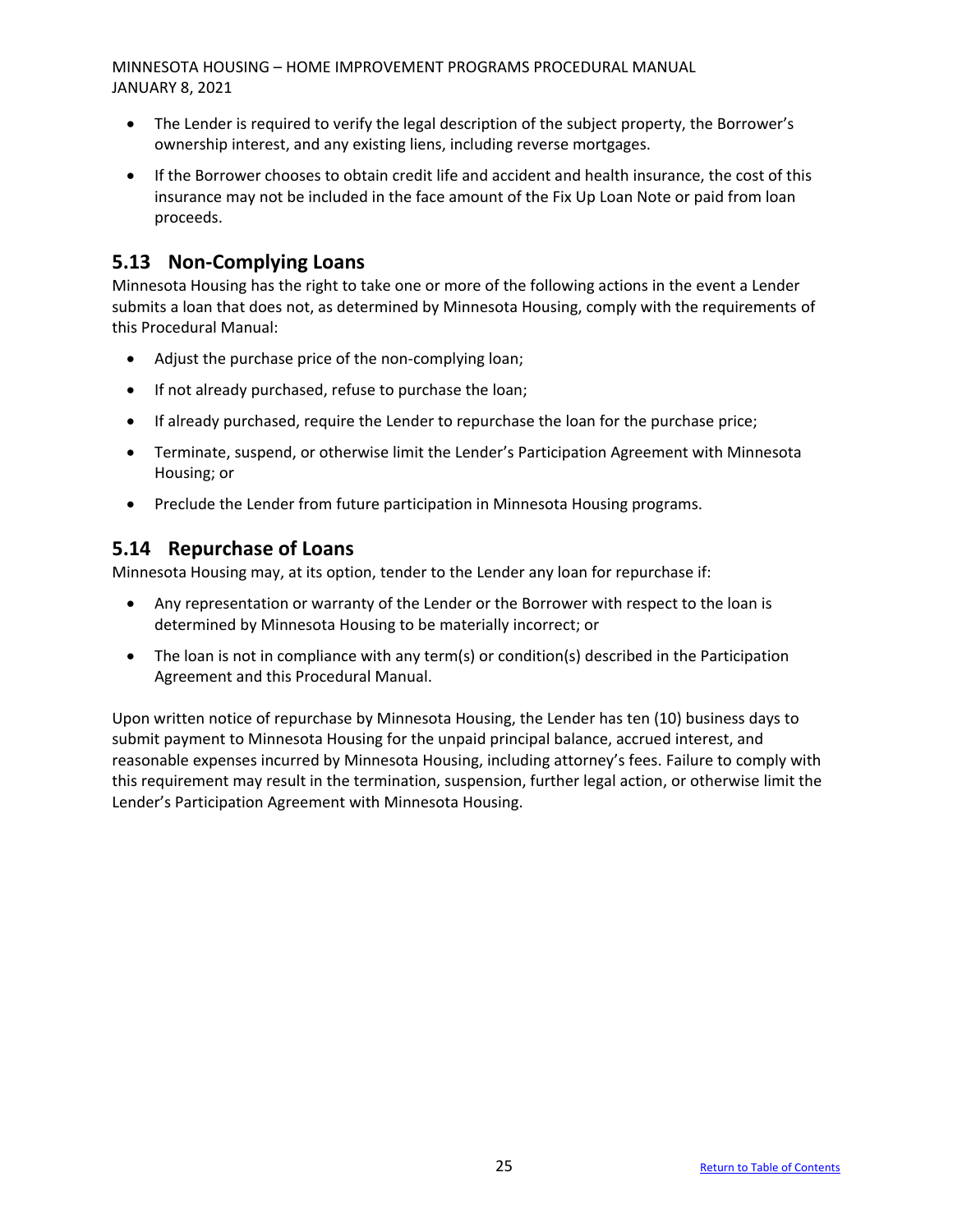# <span id="page-25-0"></span>**Chapter 6 – Special Assistance Program Requirements**

# <span id="page-25-1"></span>**6.01 Community Fix Up**

Community Fix Up loans must meet the loan requirements of the Fix Up loan program and the Community Fix Up initiative. The Lender is responsible to determine the Borrower meets the initiative's requirements and to verify that the value-added services and/or interest rate discount available through the specific Community Fix Up initiative.

Proposals for Community Fix Up initiatives must:

- 1. Address and incentivize specific community rehabilitation needs that cannot be effectively met under the statewide Fix Up loan program,
- 2. Provide or partner with community organizations (such as non-profits, utility companies, local governments, housing and economic development authorities) to provide:
	- $\circ$  Leveraged funds in the form of discounted interest rates or matching funds; or
	- $\circ$  Other value-added services or incentives such as donated rehabilitation advising, energy conservation rebates, or translation services
	- o A Loan Loss Reserve Fund
- 3. Include a written plan for targeted outreach and marketing

The Lender and their community partner(s) (if applicable) must submit a Community Fix Up proposal for their initiative. Minnesota Housing staff will review and approve proposals on an ongoing basis. A pool of funds is available to the approved initiative for two years as long as the Fix Up loan program funding remains available and the Lender remains in good standing with Minnesota Housing.

- Discount Loan Initiatives:
	- $\circ$  Provides Lenders with the ability to offer alternative interest rates under the Community Fix Up loan program using leveraged funds to buy down the current program rate.
	- $\circ$  Minnesota Housing reimburses the Lender for the loan principal and processing fee and the loan is serviced at the rate and payment amount indicated on the Fix Up Loan Note.
- Value Added Services:
	- o The Lender provides value-added services or partners with non-profit or governmental organizations offering value-added services to address community needs.
- Loan Loss Reserve Fund
	- $\circ$  The Lender is able to fund a Loan Loss Reserve as approved by Minnesota Housing.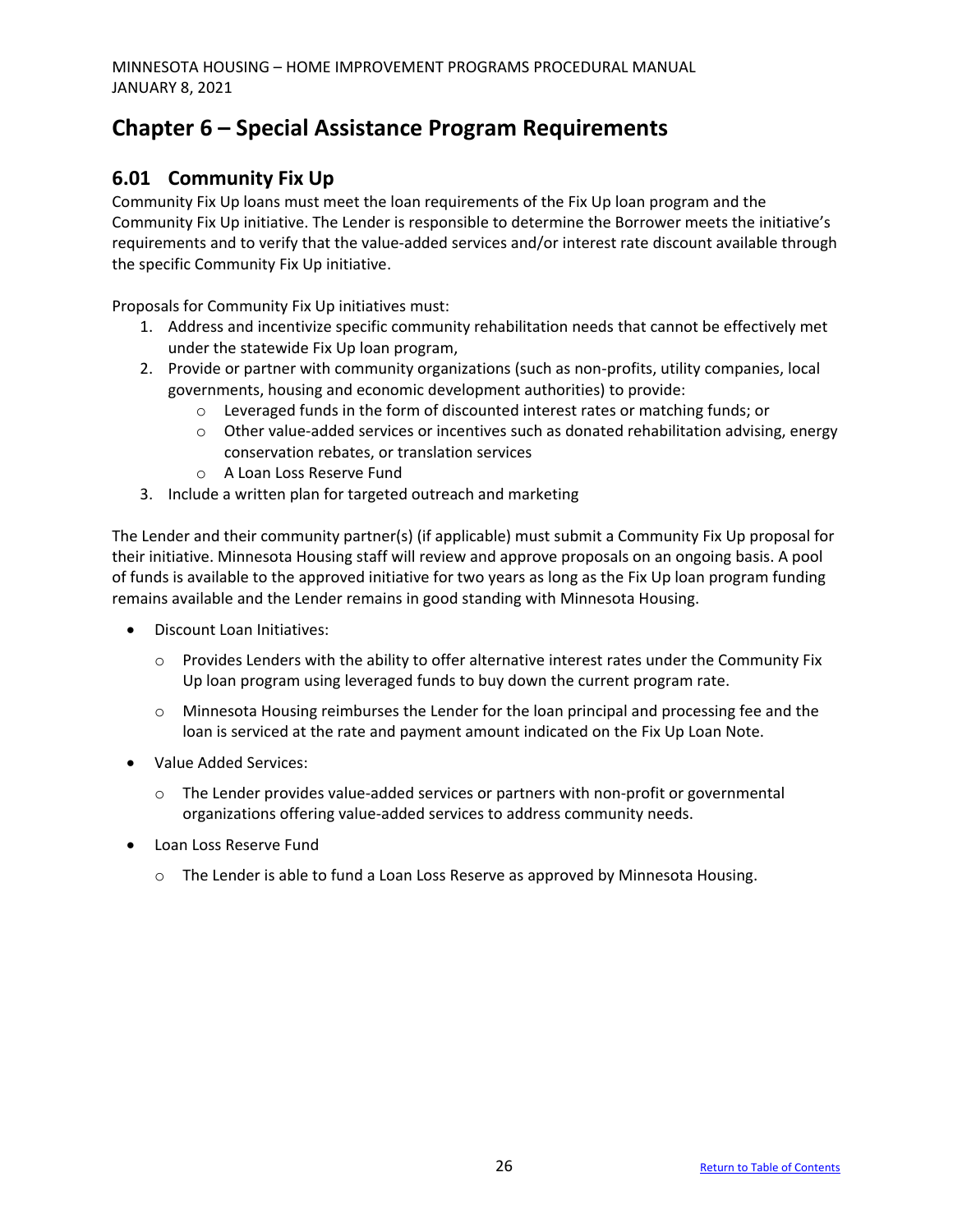#### <span id="page-26-0"></span>**6.02 Incentive Rate Energy Conservation and Accessibility Improvement Loans**

Incentive Rate Energy Conservation and Accessibility Improvement Loans are eligible for reduced interest rates and must be used exclusively for energy conservation and Accessibility Improvements and meet all the requirements of this Procedural Manual as modified below:

- Eligible improvements for Energy Conservation Loans must meet Energy Star® requirements and are limited to:
	- o Window replacement with Energy Star® Windows
	- o Heating system replacement;
	- o Central air conditioning replacement;
	- o Water heater replacement;
	- o Light fixture replacement; or
	- o Insulation/attic air sealing.
- Because Energy Star<sup>®</sup> requirements change over time, the Lenders must refer to the Fix Up Loan Program Incentive Rate Energy Conservation and Accessibility Improvement Loan improvements list that may be accessed on Minnesota Housing's website for the specific, technical requirements of eligible energy improvements.
- Eligible Accessibility Improvements for reduced interest rate loans include but are not limited to:
	- o Construction entrance or exit ramps;
	- o Widening interior or exterior doors or hallways;
	- o Moving electrical outlets and switches;
	- o Installing or modifying fire alarms, smoke detectors and other alerting systems;
	- o Installing handrails, grab bars or stairway lifts; or
	- o Modifying hardware, doors or bathrooms.
- For other Accessibility Improvements not listed above, the Accessibility Evaluation for Reduced Interest Rate form must be used to document the accessibility needs of the Borrower(s). The [Accessibility Evaluation for Reduced Interest Rate](http://www.mnhousing.gov/get/mhfa_012499) form must be submitted to Minnesota Housing for approval before commitment.

For requirements pertaining to waiver Fix Up Loan Program income limits, refer to section 3.08.

For requirements pertaining to loan amount minimums and maximums as well as loan term minimums and maximums, refer to section 5.01 of this Procedural Manual.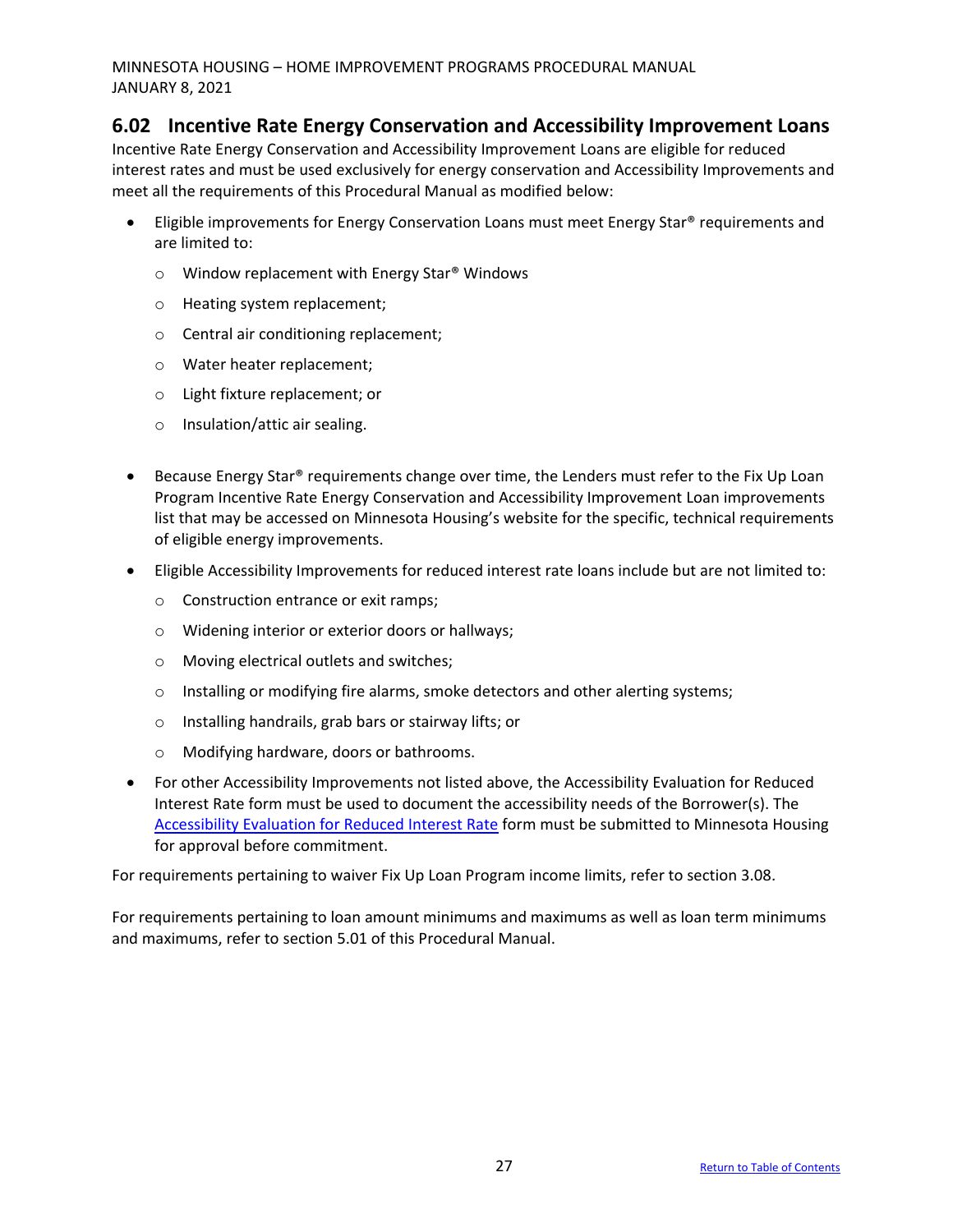# <span id="page-27-0"></span>**Chapter 7 – Commitment/Disbursement**

See Minnesota Housing's website for:

- [The Rate Lock Guide](http://www.mnhousing.gov/get/mhfa_1043561)
- [The Loan Commitment System Process Guide](http://www.mnhousing.gov/np/commitments)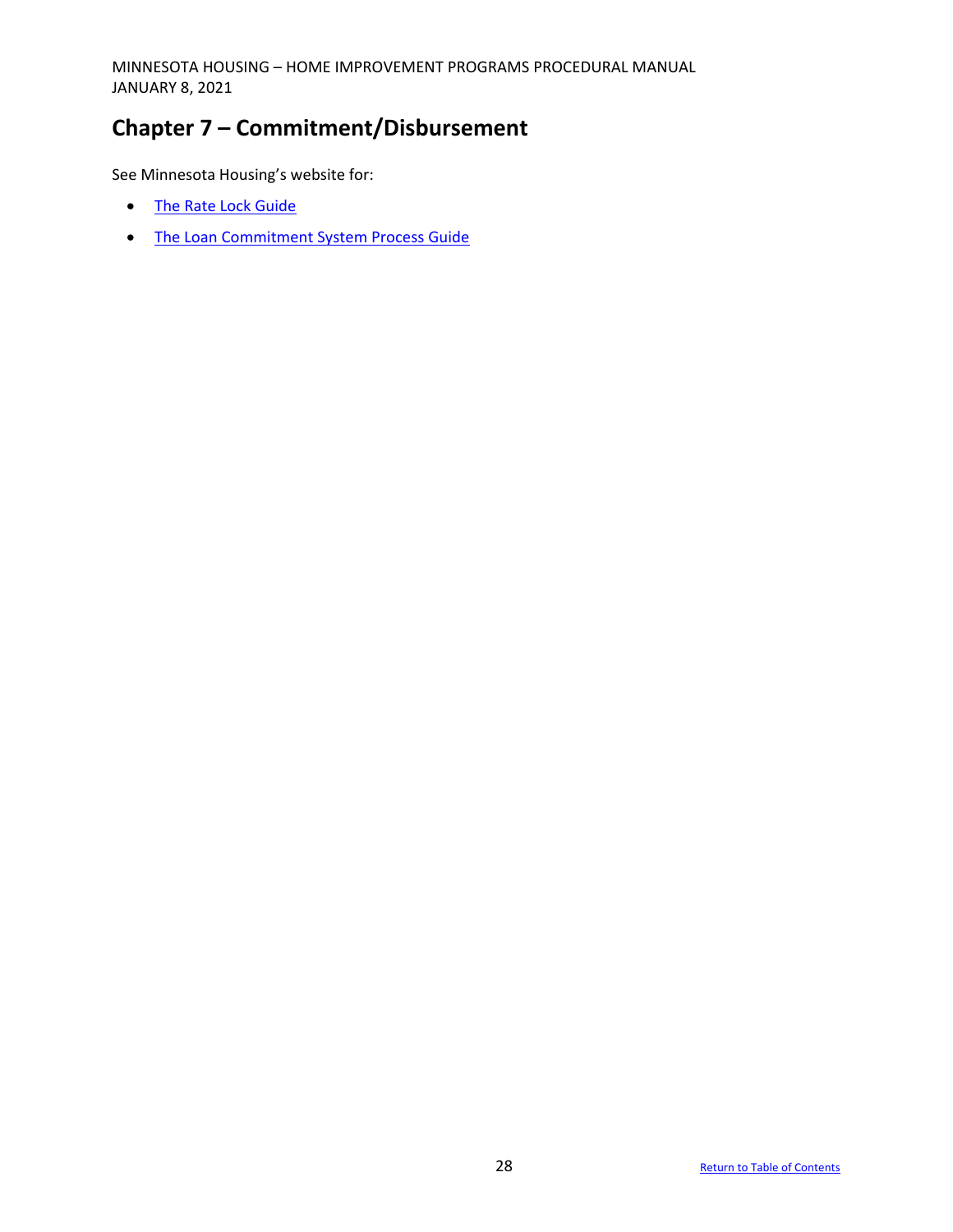# <span id="page-28-0"></span>**Chapter 8 – Documentation Requirements**

## <span id="page-28-1"></span>**8.01 Loan Processing and Closing**

All loans submitted to Minnesota Housing for approval must meet the following requirements:

- Loans must be closed and disbursed before completing the True and Certify process in the Minnesota Housing Loan Commitment System;
- Loans must be current as to monthly payments;
- The Lender must follow Minnesota Housing and all industry standard regulatory and compliance provisions throughout the processing of the loan;
- All loan documents must be on Minnesota Housing forms or industry standard forms that meet Minnesota Housing requirements;
- Minnesota Housing or industry standard forms may not be altered in any way other than to add a company name and logo;
- All loan documents must be complete, accurate, and reviewed by the Lender at the various and appropriate stages of the loan;
- The loan must be originated and closed in, or assigned to, the name of the Lender that is a party to the Participation Agreement and that locked the loan on the Minnesota Housing loan commitment system;
- All assignments must run directly from the Lender to Minnesota Housing; and
- All assignments must use the Minnesota Uniform Conveyancing Blank.

# <span id="page-28-2"></span>**8.02 Minnesota Housing Documentation/Delivery Requirements**

Minnesota Housing provides the Loan Transmittal form detailing specific documentation/delivery requirements. The Lender must fully execute and deliver documents within designated timeframes. In addition, the Lender must specifically warrant the following:

- The Lender has obtained, and reviewed, applicable documentation to determine compliance with all Minnesota Housing requirements and industry standard regulations and requirements;
- The Lender has properly executed the Fix Up Loan Note bearing the simple interest rate on the loan commitment system; and
- The Lender has reviewed both the Fix Up Loan Note and Mortgage to make sure appropriate signatures were obtained and duly notarized.

Documentation not delivered to Minnesota Housing/Servicer within the specified timeframes, may result, at Minnesota Housing's discretion, in the Lender being required to repurchase the loan, or any other remedy as identified in this Procedural Manual.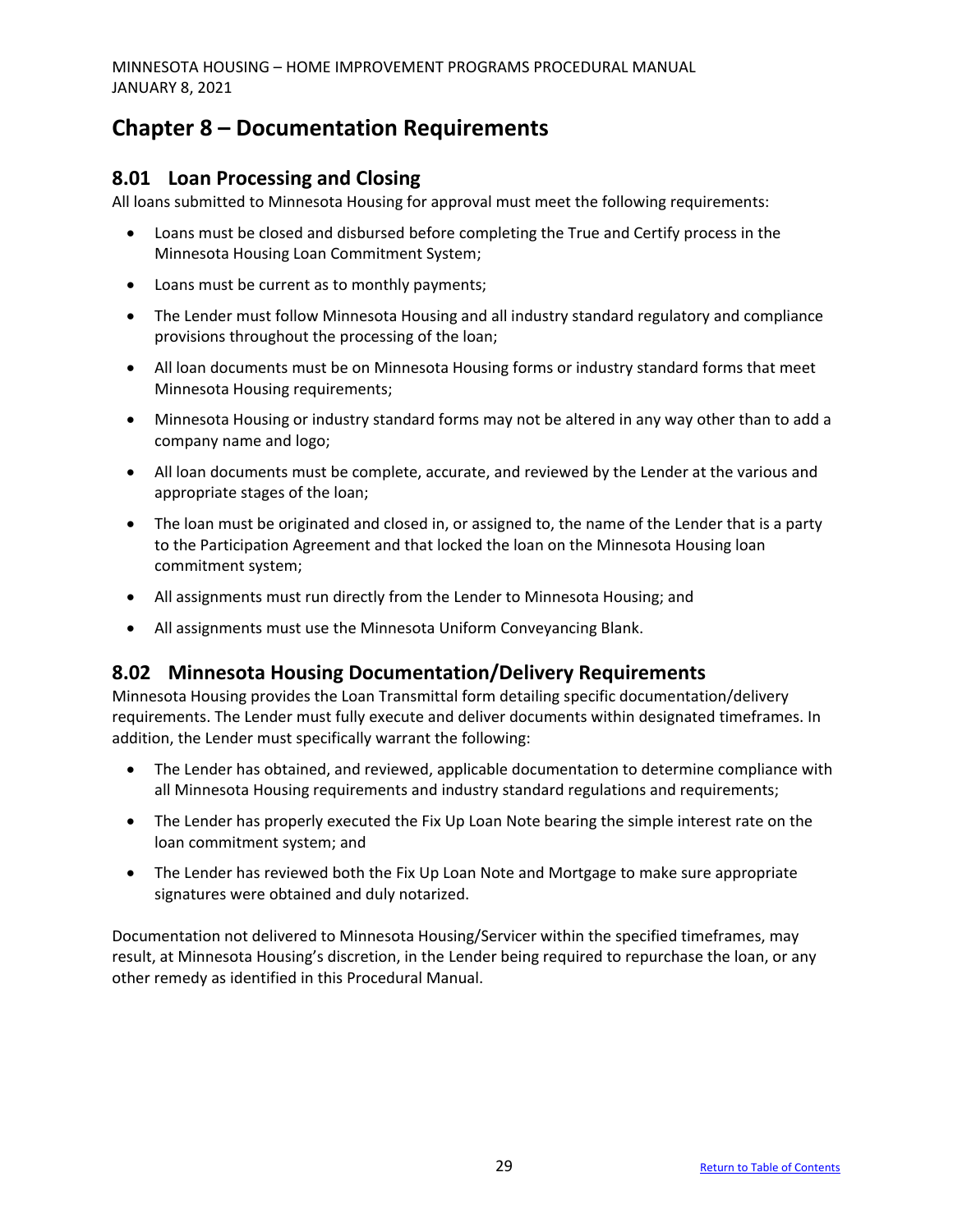### <span id="page-29-0"></span>**8.03 Signature Requirements**

Minnesota Housing accepts electronic signatures (eSignatures) on loan documents executed under the Fix Up program to the extent Lender complies with all applicable state and federal electronic signature laws, as well as any counterparty requirements (e.g. Fannie Mae, Federal Housing Administration, US Bank HFA Division). However, eSignatures are not acceptable on any document that needs to be recorded with the county. Under no circumstances may a borrower be required to use electronic signatures.

#### **Fix Up Loan Note**

- The Borrower(s) must sign the Fix Up Loan Note as the Borrower(s).
- If the Borrower's spouse or any other resident of the household with an ownership interest is included in qualifying for the loan, those person(s) must sign the Fix Up Loan Note as a Co-Borrower(s).

#### **Mortgage**

Any person with an ownership interest, whether or not they reside in the property must sign the Mortgage.

### <span id="page-29-1"></span>**8.04 Records Retention**

The Lender must retain any and all documents (including compliance with Minnesota Housing program guidelines) as may be required, including, but not limited to:

- A written verification of all major sources of income;
- The credit report and any necessary supplementary information;
- A written verification of current property ownership (if contract-for-deed, a copy of the properly recorded contract);
- The bids and estimates for all proposed improvements; and
- All compliance documents required by the Lender's regulatory authority.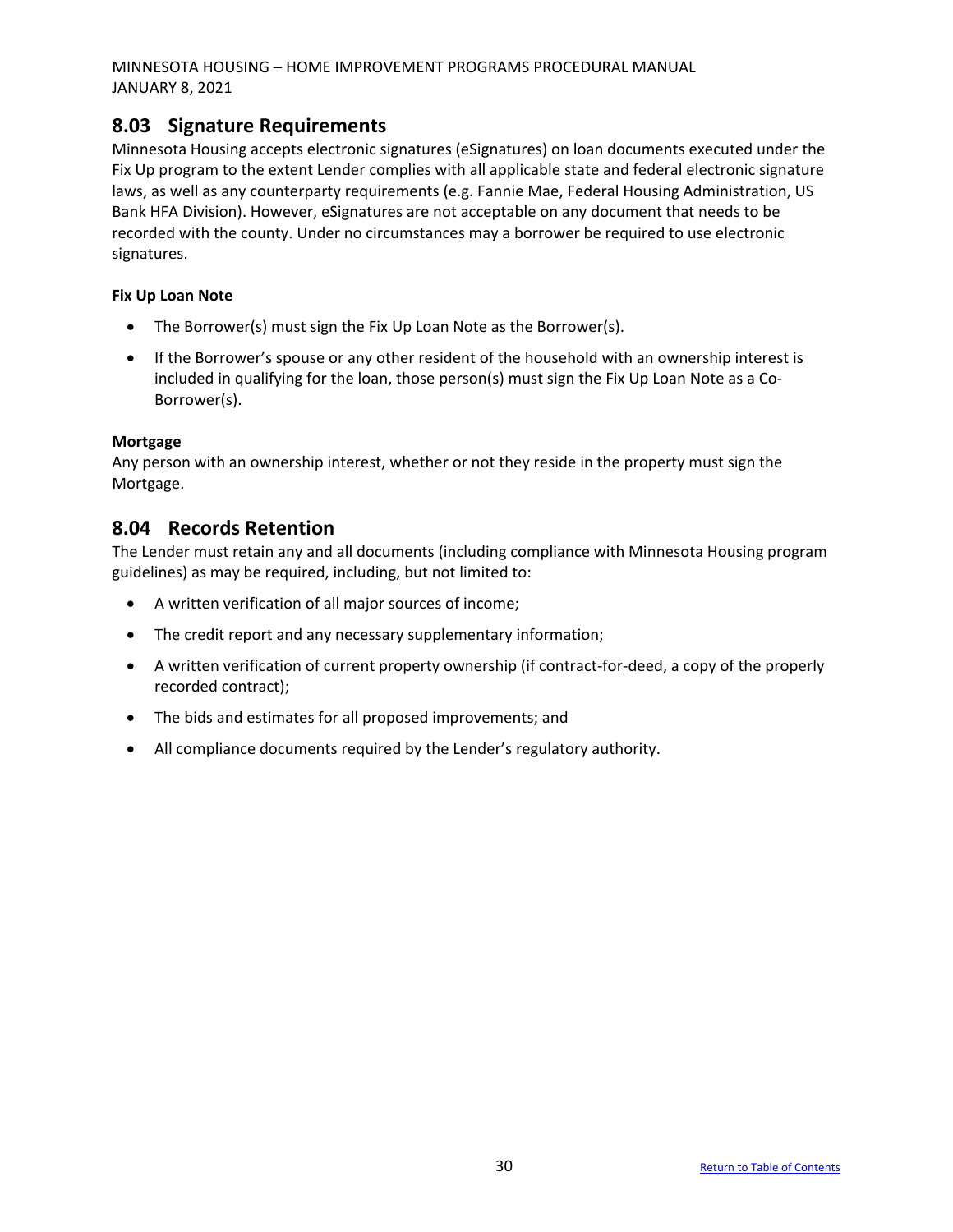# <span id="page-30-0"></span>**Chapter 9 - Servicing**

#### <span id="page-30-1"></span>**9.01 Servicing**

- Each Lender is assigned a designated Servicer by Minnesota Housing.
- Minnesota Housing may, at its discretion, designate other servicers.

### <span id="page-30-2"></span>**9.02 Delivery of Loans to Servicer**

The Lender must forward the loan, along with the required documentation in the prescribed order and format, to the assigned Servicer by mail within five (5) calendar days of Minnesota Housing purchasing the loan.

### <span id="page-30-3"></span>**9.03 Assumption**

Loans are not assumable.

#### <span id="page-30-4"></span>**9.04 Due on Sale**

Loans are immediately due and payable under the terms of the Fix Up Loan Note upon first occurrence of either of the following conditions:

- Sale or transfer of any or all of the Borrower's interest in the residence; or
- At the time the property is no longer used by the Borrower as a Principal Residence.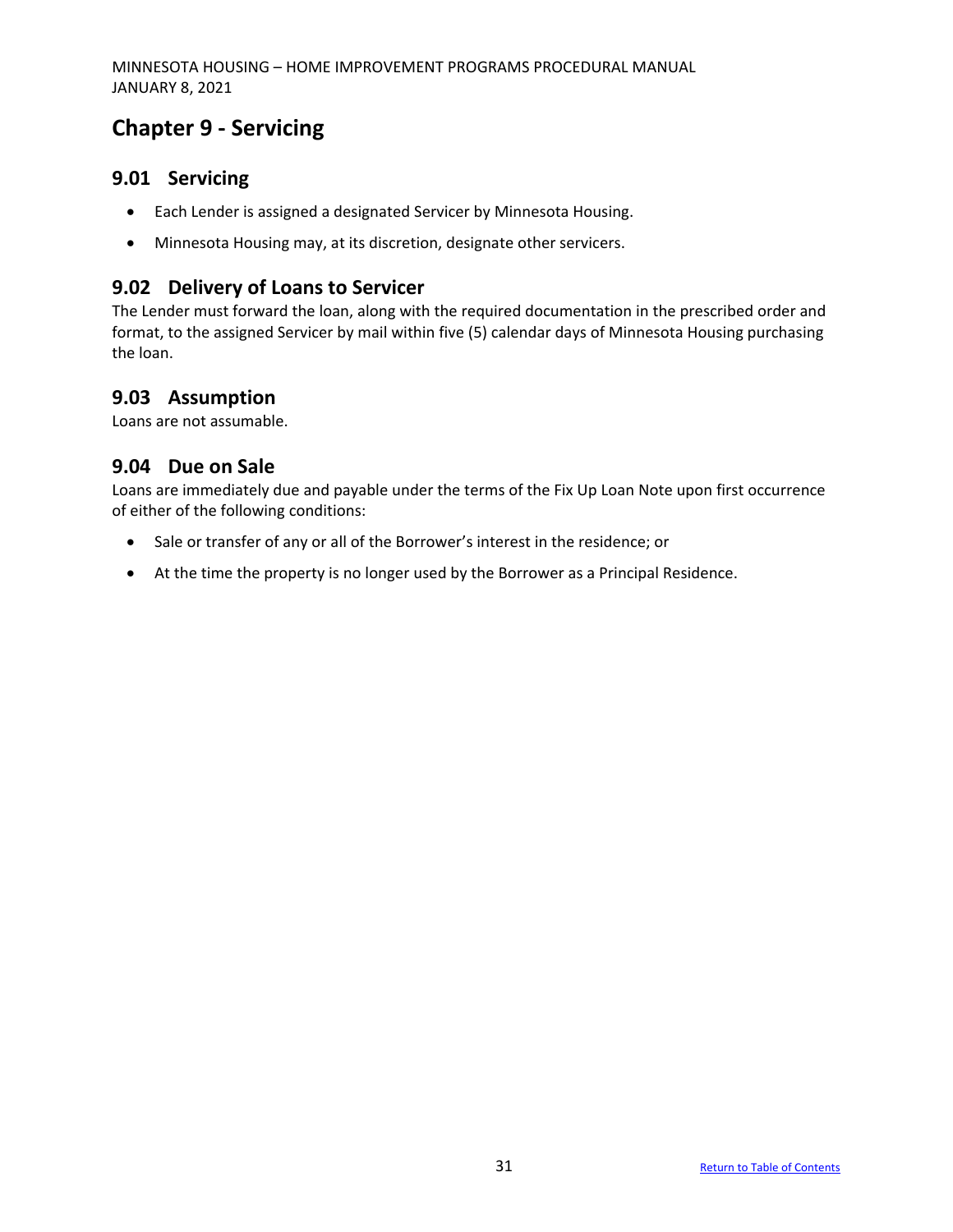# <span id="page-31-0"></span>**Appendix A: Definitions**

All terms used in the Procedural Manual use industry standard definitions except for the following:

| TERM                                                                         | <b>DEFINITION</b>                                                                                                                                                                                                                                                                                                                                                                                                                              |
|------------------------------------------------------------------------------|------------------------------------------------------------------------------------------------------------------------------------------------------------------------------------------------------------------------------------------------------------------------------------------------------------------------------------------------------------------------------------------------------------------------------------------------|
| <b>Accommodation Party</b>                                                   | An owner of the property who is not a Borrower on the<br>Fix Up Loan Note, such as a non-borrowing spouse or a<br>contract-for- deed vendor.                                                                                                                                                                                                                                                                                                   |
| Accessibility Improvement                                                    | An interior or exterior improvement or modification to<br>a property, which is necessary to enable a resident or a<br>Borrower with a permanent physical or mental<br>condition that substantially limits one or more major<br>life activities to function in that property.                                                                                                                                                                   |
| <b>Borrower</b>                                                              | A person who receives funds in the form of a loan that<br>is, or will be, assigned to Minnesota Housing with the<br>obligation of repaying the loan.                                                                                                                                                                                                                                                                                           |
| Co-signer                                                                    | A party that is obligated to repay the loan but is not an<br>owner-occupant of the property.                                                                                                                                                                                                                                                                                                                                                   |
| Dealer Loan                                                                  | A loan where an intermediary such as a contractor,<br>salesman or materials supplier, having a financial<br>interest in the contract for the repair, alteration, or<br>improvement of the Borrower's property, intervenes or<br>participates in the application for or disbursement of<br>the loan.                                                                                                                                            |
| Direct Loan                                                                  | A loan applied for by, and disbursed to the Borrower;<br>and where the Credit Application, signed by the<br>Borrower is filled out by:<br>A. The Borrower; or,<br>B. A maker of the Fix Up Loan Note other than a<br>Borrower; or,<br>C. A person acting at the direction of a Borrower who<br>has no financial interest, directly or indirectly, in the<br>contract for the repair, alteration, or improvement<br>of the Borrower's property. |
| Incentive Rate Energy Conservation<br>and Accessibility Improvement<br>Loans | Those loans referenced in section 6.02 of this<br>Procedural Manual. (As opposed to the secured<br>Accessibility Loan under the Fix Up loan program.)                                                                                                                                                                                                                                                                                          |
| Minnesota Housing                                                            | Refers to Minnesota Housing Financing Agency.                                                                                                                                                                                                                                                                                                                                                                                                  |
| Lender                                                                       | A lender under contract to participate in Minnesota<br>Housing programs.                                                                                                                                                                                                                                                                                                                                                                       |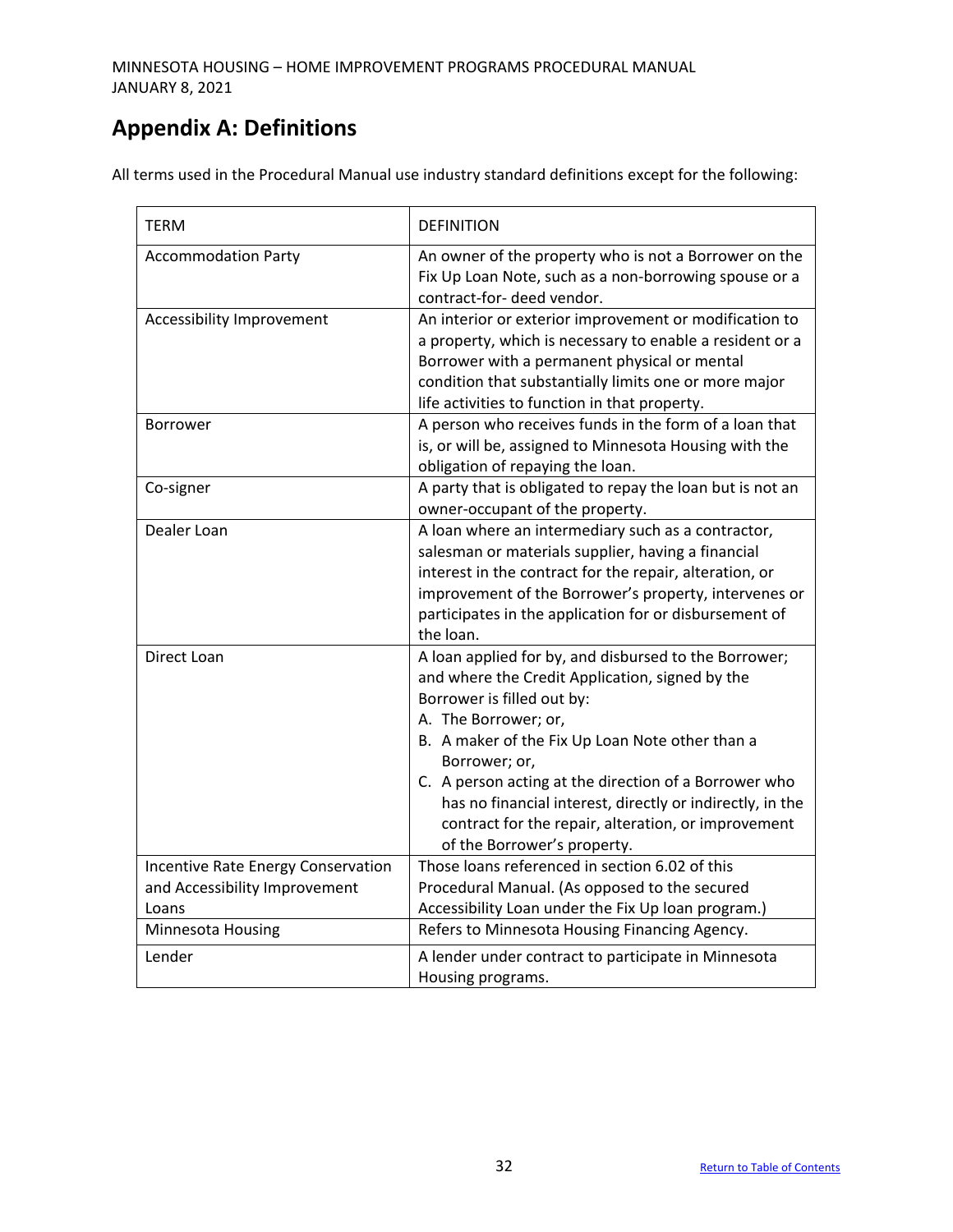| <b>TERM</b>                     | <b>DEFINITION</b>                                                                                                                                                                                                                      |
|---------------------------------|----------------------------------------------------------------------------------------------------------------------------------------------------------------------------------------------------------------------------------------|
| <b>Order Discharging Debtor</b> | The notice filed with the Bankruptcy Court proving the<br>bankruptcy case was successfully completed and all<br>debt was discharged.                                                                                                   |
|                                 | Note: If the bankruptcy case is dismissed, it means that<br>something went wrong with the case and the debts are<br>still owed to the creditors.                                                                                       |
| <b>Participation Agreement</b>  | The Participation Agreement for Minnesota Housing<br>Home Improvement Loan Program executed between<br>the Lender and Minnesota Housing that allows the<br>Lender to participate and offer Minnesota Housing's Fix<br>Up loan program. |
| <b>Principal Residence</b>      | A property used as the primary domicile of the owner-<br>occupant Borrower and their household.                                                                                                                                        |
| Qualifying Income               | Gross annual income that is verified and documented<br>as stable and likely to continue. This income is used to<br>determine:<br>the Debt-to-Income Ratio for the Borrower(s) and                                                      |
|                                 | Co-signer(s); and<br>whether approving the loan application<br>constitutes a prudent investment risk.                                                                                                                                  |
| Servicer                        | A company selected by Minnesota Housing to service<br>loans assigned to Minnesota Housing pursuant to its<br>mortgage loan programs.                                                                                                   |
| True and Certify                | The loan-level process in Minnesota Housing's loan<br>commitment system completed by the Lender that<br>certifies all the information entered into the system is<br>true and accurate.                                                 |